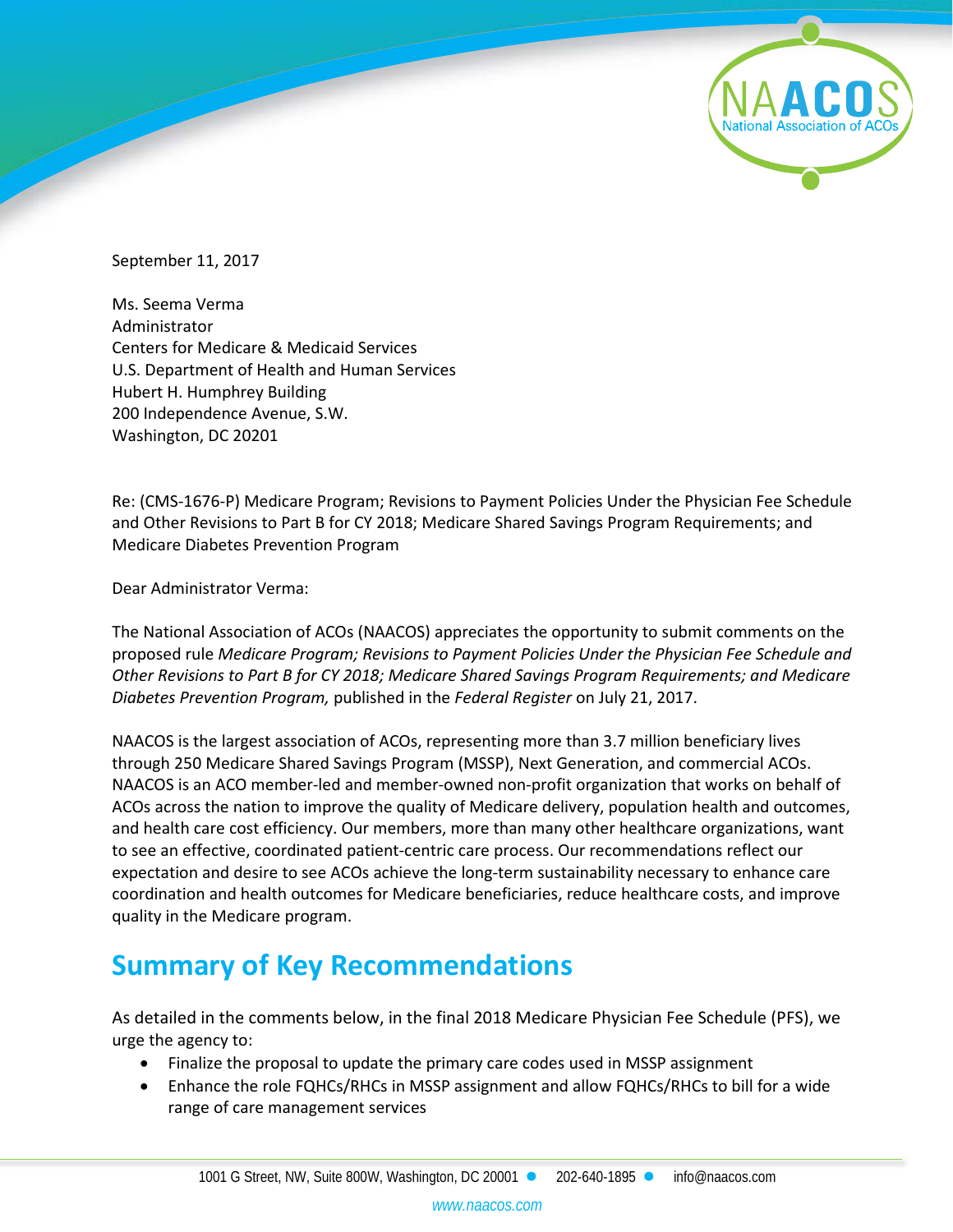- Finalize proposals to alleviate burdens associated with the initial MSSP application and the 3 day SNF waiver application
- Finalize proposed changes to the quality measures validation process while lowering the audit threshold to 70 percent
- Retain its responsibility for establishing and updating RVUs and payment rates under the Medicare PFS and not relinquish that authority to the RUC
- Finalize the use of CPT codes to replace current care management codes and reduce regulatory burdens for care management
- Provide greater transparency around the impact of overlapping programs such as episode payments on ACOs, including the disclosure of all related program costs, both interim and final, as well as a detailed explanation of the impact of these costs on the ACO
- Continue to seek consultation from stakeholders to further refine the proposed patient relationship categories and codes to ensure the codes are ultimately useful and create reliable ways to attribute costs of care to clinicians without adding significant burden on providers
- Hold clinicians accountable in value-based payment programs like PQRS, the Value Modifier and Meaningful Use and reward high-performing clinicians who have invested heavily in performance improvement and should therefore be rewarded for this investment, time, and effort
- Expand the list of covered Medicare telehealth services

# **Comments on 2018 Medicare PFS Proposals**

# **Medicare Shared Savings Program Proposals**

**New Primary Care Codes for MSSP Assignment** 

# **Key comment: NAACOS supports CMS's proposal to update the list of primary care codes used for MSSP assignment**

Proposal*:* MSSP assignment is based on where beneficiaries receive the plurality of their primary care, which is defined by a specific set of billing codes identified and periodically updated by CMS. The agency proposes to modify the list of primary care codes used for MSSP assignment to include new primary care codes that were added to Medicare in recent years. Specifically, beginning in 2018 for performance year 2019 and subsequent years the agency proposes to add the following codes to the list of primary care codes used for MSSP assignment:

- Complex CCM codes 99487 and 99489, CCM add on-code G0506
- Behavioral health integration codes G0502, G0503, G0504, G0507

Comments: NAACOS supports updating the definition of primary care codes used for MSSP assignment. Assignment is a critical program methodology that determines the beneficiary population for which an ACO is held accountable. CMS should continue to refine the primary care codes used in assignment, and we request that the agency do so in a timely manner as codes are finalized for inclusion in the PFS.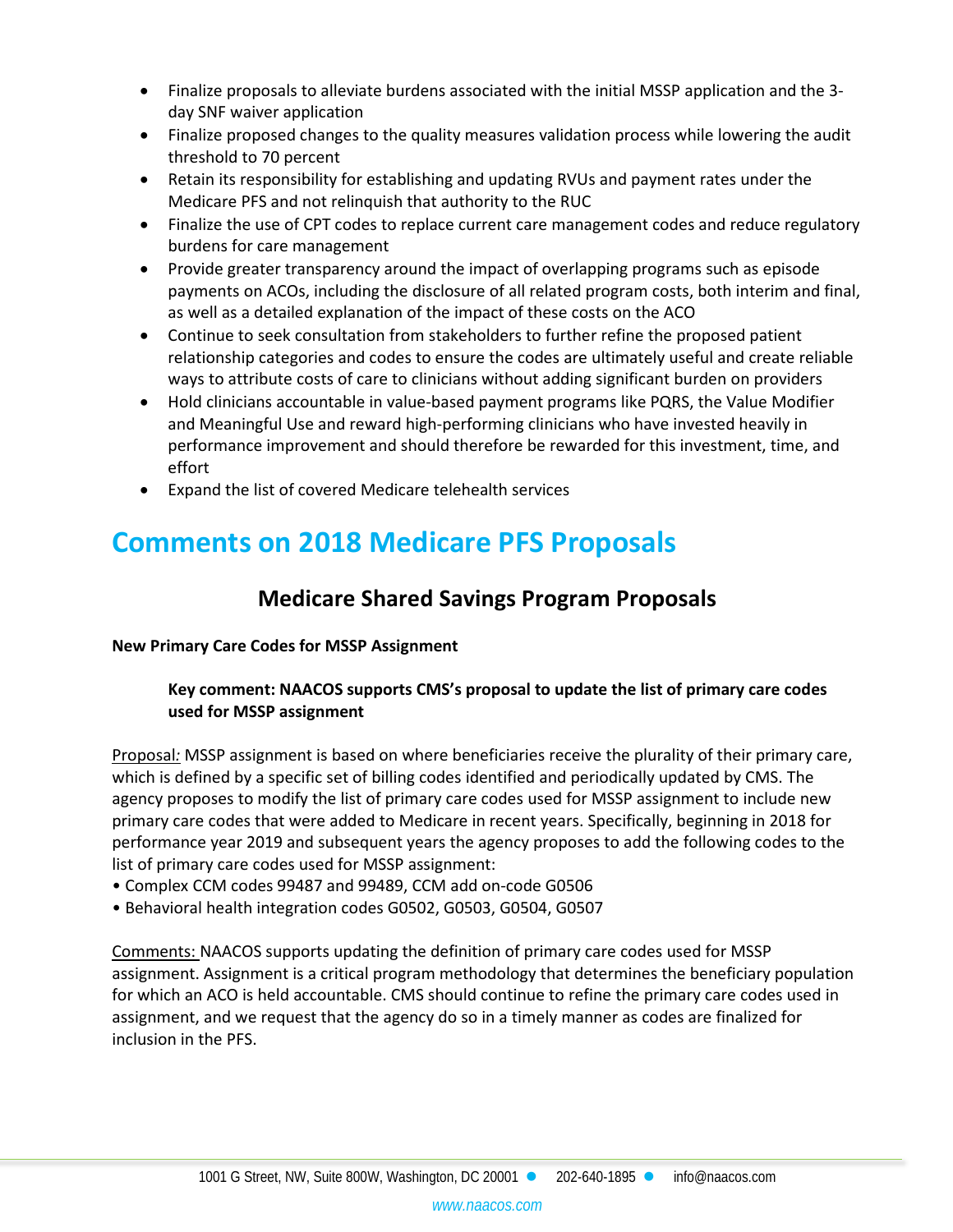# **Assignment Modifications for ACOs with RHC and FQHC Participants**

# **Key comment: NAACOS supports CMS's efforts to better incorporate FQHCs/RHCs into MSSP assignment and simplify the process but cautions the agency to retain its required focus on basing assignment on primary care.**

Proposal: Per the 21st Century Cures Act, CMS proposes to assign beneficiaries to MSSP ACOs based increasingly on their utilization of services furnished by RHCs and FQHCs, effective beginning with the 2019 performance year. Therefore, CMS proposes the following modifications to the MSSP assignment process:

- Remove the requirement that ACOs attest to the physicians who directly provide primary care services in each RHC or FQHC that is an ACO participant and/or provider/supplier in the ACO. Submission of National Provider Identifiers (NPIs) or other identifying information would no longer be necessary.
- Use all RHC and FQHC claims to establish beneficiary eligibility to be assigned to the ACO in the assignment pre-step.
- Include all RHC and FQHC claims in step one of assignment.
- Remove revenue center codes from the definition of primary care services.

CMS proposes to adjust all ACO benchmarks at the start of 2019 so that the ACO benchmarks reflect the use of the same assignment rules as will apply during that performance year.

Comment: We strongly support appropriately including FQHCs and RHCs in the assignment process. Many ACOs with FQHCs/RHCs have had ongoing concerns about not adequately involving these organizations in assignment, and we are pleased to see CMS propose changes to address this. We strongly support CMS removing requirements that ACOs attest to the physicians who provide primary care services in each RHC/FQHC, which is a requirement that is not only onerous but also prohibits additions to that list during a performance year. Removing that requirement eliminates an administrative burden on ACOs and recognizes the work of new providers that join the organization during the performance year.

By removing the attestation requirement, CMS would treat a service reported on an RHC or FQHC institutional claim as a primary care service furnished by a primary care physician. CMS notes that in considering all services billed under the TIN of the ACO participant RHC or FQHC, the agency would include services that do not meet the definition of primary care services, and such services would not be limited to those provided by a primary care physician, as defined under current program rules. Therefore, a beneficiary could be furnished services in an RHC and FQHC only by a nurse practitioner, physician assistant, clinical nurse specialist, or any other practitioner in an RHC and FQHC and still be eligible for assignment to the ACO. While we support not requiring a physician visit for beneficiaries in RHCs/FQHCs as a requirement for assignment, we have concerns about treating all claims as primary care claims, which could result in unexpected assignment. The distinction between primary care and other services is important considering the statutory requirement to base assignment on the utilization of primary care services. We urge CMS to develop a way to identify FQHC/RHC primary care services to ensure appropriate assignment.

As we have commented previously to CMS, it is imperative that the agency establish a method to identify whether non-physician practitioners (NPPs) such as nurse practitioners (NPs), clinical nurse specialists (CNSs) and physician assistants (PAs) are primary care focused or if they are furnishing specialty care. While many of these NPPs are engaged in the delivery of primary care, which is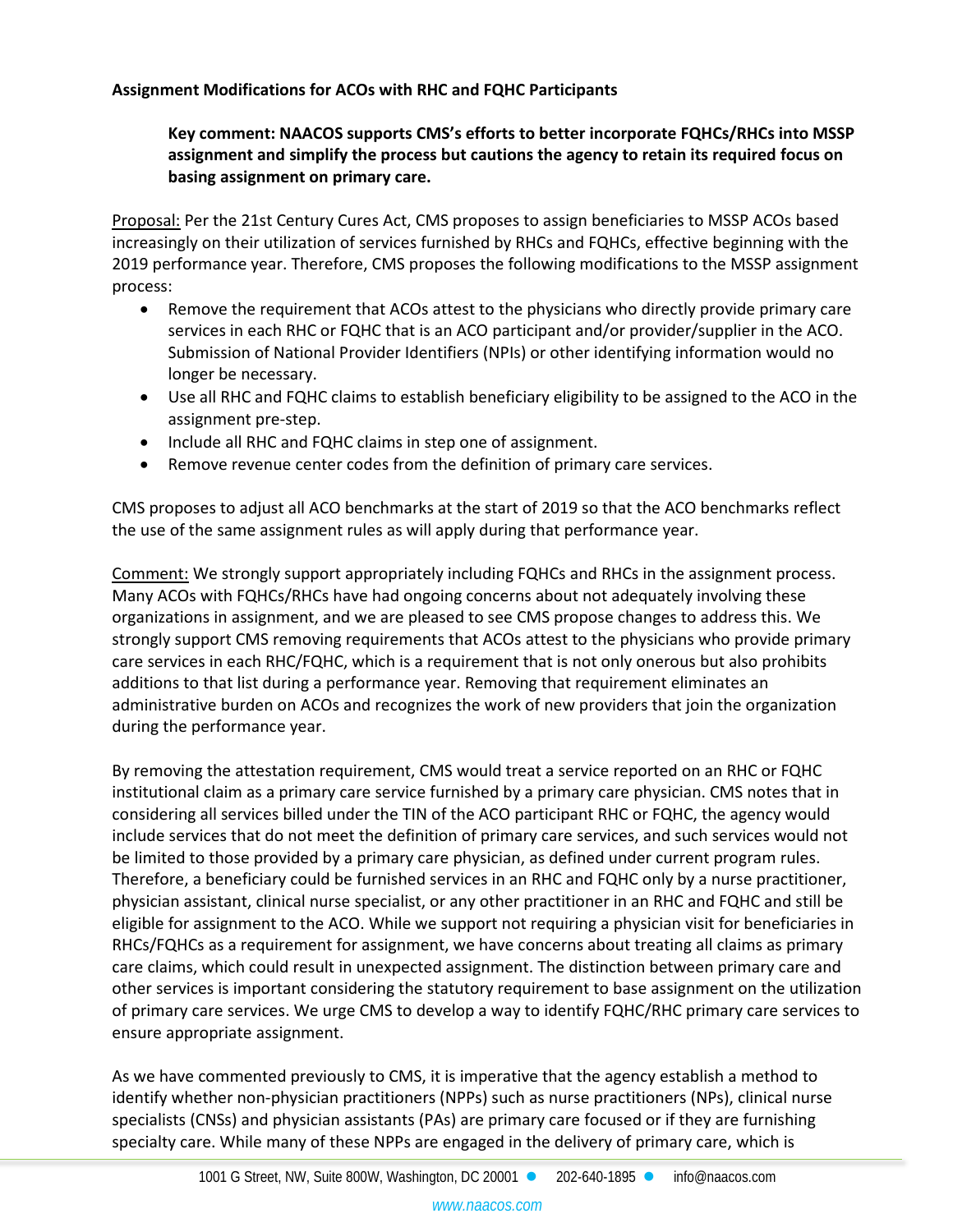especially the case at FQHCs/RHCs, additional assurances are needed that this is the case. This would apply both with the assignment involving FQHCs/RHCs and would apply more broadly for all ACOs. Overall, we support CMS's efforts to properly involve FQHCs/RHCs in ACO assignment and request the agency move forward but also make methodological modifications as necessary to ensure ACO assignment is still based on primary care services furnished by primary care providers.

#### **Proposed Changes to Quality Measures Validation Process**

# **Key comment: NAACOS supports CMS's proposed changes to the quality measures validation process, however we urge the agency to lower the audit threshold to 70 percent.**

Proposal: CMS proposes adjustments to the quality reporting data validation process for ACOs, acknowledging that the changes CMS finalized in 2017 resulted in standards that may inappropriately penalize ACOs that make quality data reporting errors that are unrelated to care quality and instead are due to misunderstandings in the measure reporting requirements. Specifically, CMS proposes to set the audit match rate threshold based on the median match rate for ACOs audited in calendar year 2016 (80 percent). As proposed, if an ACO has a match rate below 80 percent, absent unusual circumstances, CMS would adjust the ACO's overall quality score proportional to the ACO's audit performance. CMS also proposes to amend the method by which the agency will adjust an ACO's overall quality score to reflect the ACO's audit performance. CMS proposes that for each percentage point difference between the ACO's match rate and the match rate considered passing the audit (80 percent as proposed), the ACO's overall quality score would be adjusted downward by 1 percent.

Comment: NAACOS noted its concerns with CMS's 2017 proposals to move to an overall audit match rate and to create audit-adjusted quality scores by multiplying the ACO's overall quality score by the ACO's overall audit match rate. This method of extrapolation is unfair and provides no recourse for ACOs. We are pleased to see CMS make proposals to refine this policy going forward. However, we urge CMS to finalize a 70 percent audit threshold to ensure only practices with true quality care issues are being targeted for an audit rather than those making errors due to misunderstandings in the measure reporting criteria. Making this modification will allow ACOs to benefit from learning opportunities through the audit process, allowing ACOs to change their processes to remedy errors resulting from a misunderstanding of the reporting requirements.

#### **Initial MSSP Application Process**

# **Key Comment: NAACOS supports CMS's proposal to reduce the Medicare Shared Savings Program initial application burden.**

Proposal: CMS proposes to remove the requirement to submit documents or narratives as part of the initial MSSP application and alternatively CMS would request these materials if additional information is needed.

Comment: We support ending the requirement to remove narratives from the initial application that historically have outlined required processes and patient-centeredness criteria, the ACO's organization and management structure, how the ACO would distribute shared savings, and how the ACO's proposed plan would achieve the specific goals of shared savings. We agree that the narratives, although at times may be helpful to reviewers, substantially increase application and review burden without lending commensurate value to the application. Therefore, we support removing these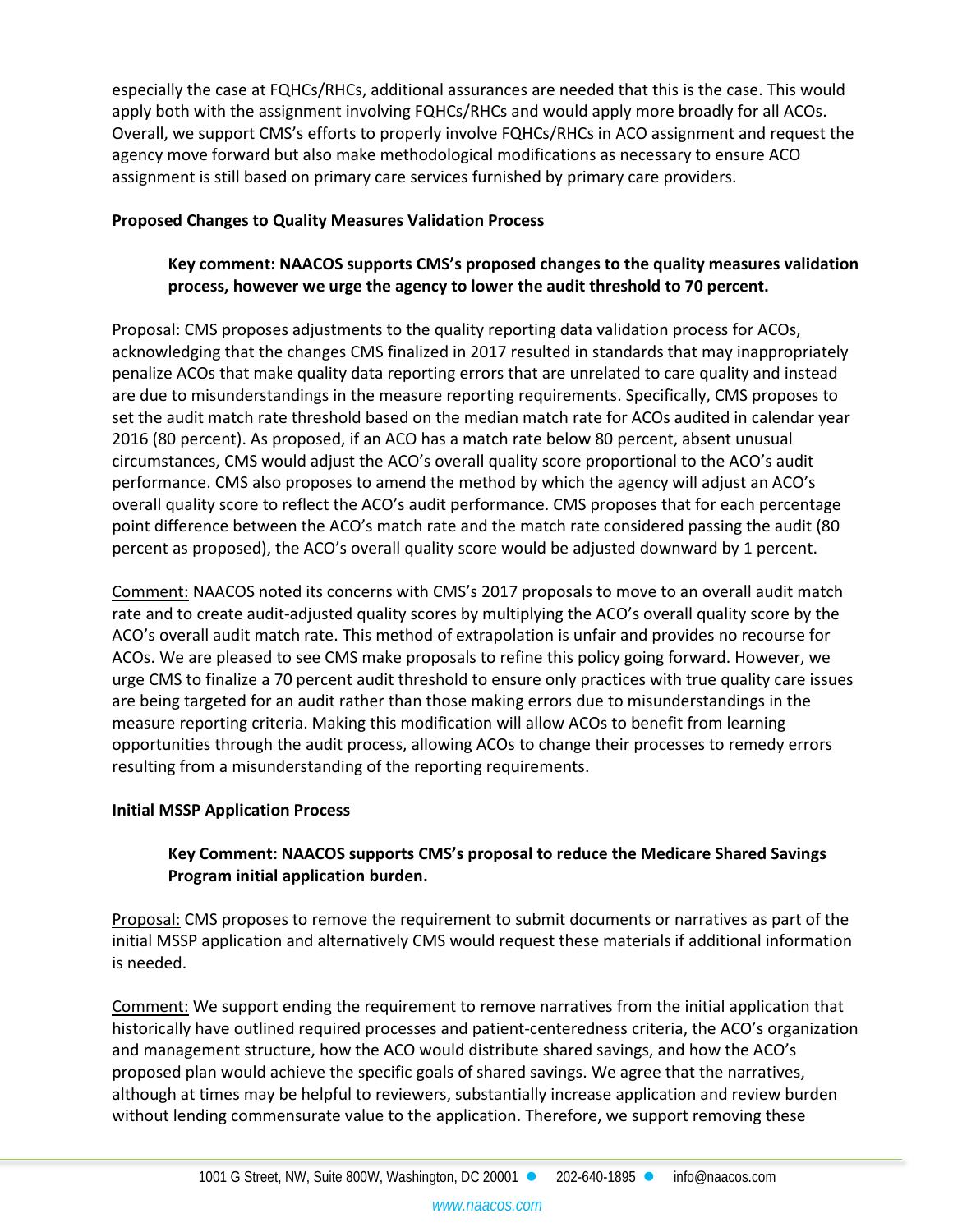requirements and request CMS to finalize its proposal. We also urge CMS to look even further at ways to simplify the initial application process.

## **Three-day SNF Waiver Application**

## **Key Comment: NAACOS supports CMS's proposal to reduce the burden on applicants when applying for the SNF 3-day rule waiver application by removing extraneous requirements.**

Proposal: CMS proposes to reduce the burden of the SNF 3-day waiver by discontinuing the requirement to include narratives describing any financial relationships that exist between the ACO, SNF affiliates, and acute care hospitals. CMS also proposes to end the requirement that the applying ACO demonstrate that its intended SNF affiliates have a three or higher star rating under the CMS 5 star Quality Rating System.

Comment: We support CMS's proposal to discontinue narratives meant to describe the financial relationships between the ACO, SNF affiliates, and acute care hospitals. We recognize that the waiver does not protect any such relationship that would otherwise be liable under current fraud and abuse laws and that the narrative adds no value to the application. We also support ending the requirement for ACOs to demonstrate that each of their intended SNF affiliates has a three or higher star rating under the CMS 5-star Quality Rating System. Knowing that CMS application reviewers cross reference intended SNF affiliates with the most up to date star ratings, this step is unnecessary for applicants to demonstrate such information themselves. We strongly support making the SNF 3-day waiver more accessible and reasonable, and removing the requirements for narratives describing provider financial relationships and the duplicative work of demonstrating intended SNF affiliates' star ratings is a step in that direction. We also urge CMS to look even further at ways to simplify the SNF 3-day waiver application process.

# **Compliance with MSSP ACO TIN Exclusivity Requirement**

# **Key comment: NAACOS supports CMS's proposed changes to the process for addressing ACO TIN overlap issues when exclusivity is required.**

Proposal: MSSP guidelines require an ACO participant Tax Identification Number (TIN) that submits claims for primary care services used to determine an ACO's assigned beneficiary population to be exclusive to one ACO. In rare instances as a result of CMS monitoring, the agency has discovered that ACO participant TINs that had been approved to participate in multiple ACOs subsequently began billing for primary care services used in assignment during a benchmark or performance year. In response, CMS requires the overlapping TIN to select one ACO and then the agency recalculates program methodologies including assignment and benchmarks as necessary for affected ACOs. CMS proposes that in these instances the agency would allow the TIN to remain on the ACO participant lists for all affected ACOs for the remainder of the performance year. To ensure that the TIN overlap does not inadvertently result in assignment of the same beneficiaries to multiple ACOs, CMS proposes the agency would exclude any claims for services furnished by the overlapping TIN from the assignment methodology when conducting final beneficiary assignment for any benchmark or performance year in which the TIN bills Medicare for services used in the assignment methodology. ACOs with overlapping TINs may be subject to compliance actions from CMS, such as having to submit a corrective action plan for how the ACO intends to address the overlap issue. Finally, the affected ACOs would be required to resolve the overlap prior to recertification of their ACO participant lists for the subsequent performance year.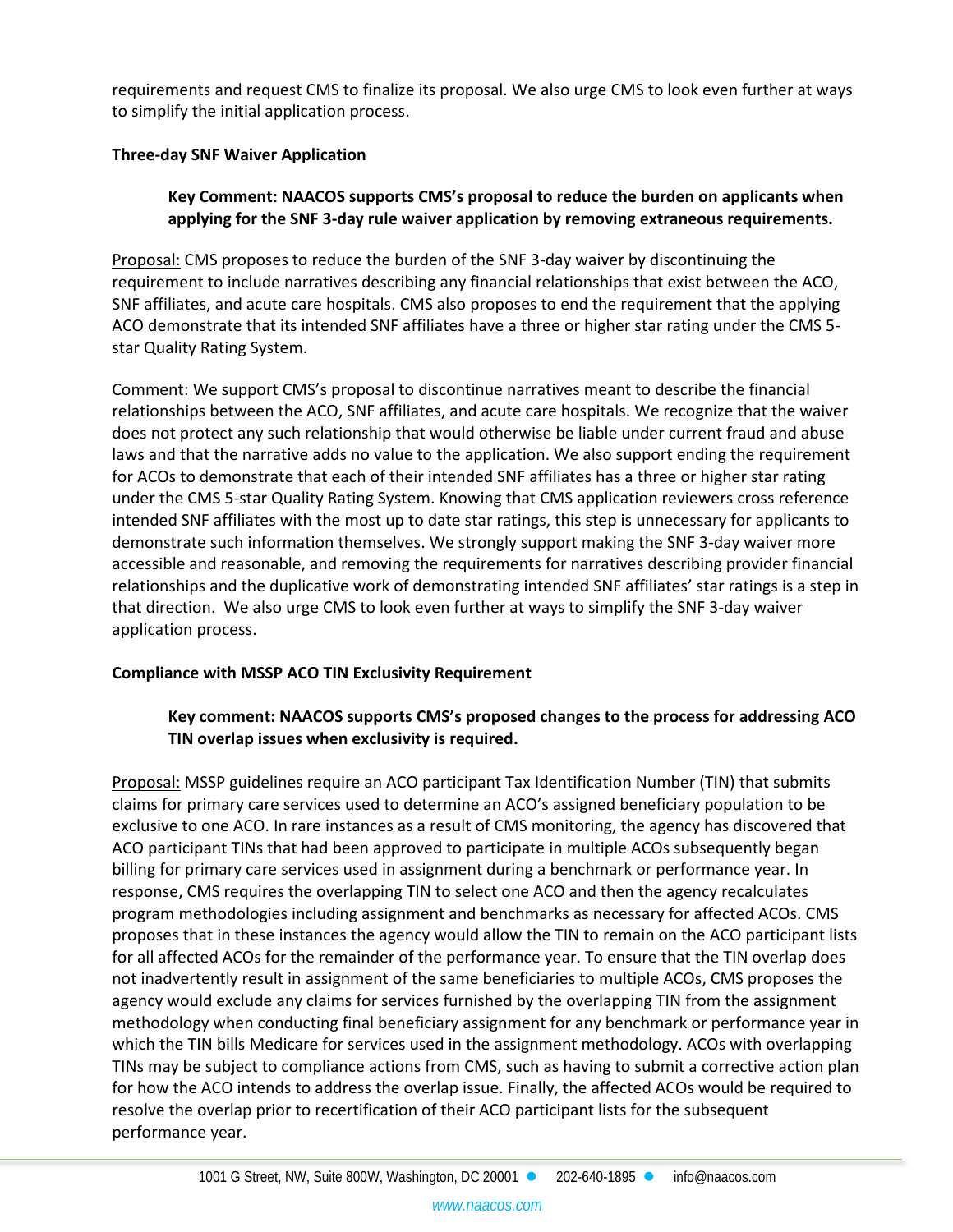Comments: As acknowledged by CMS, requiring a TIN to become exclusive during a performance year can have a significant effect on the ACOs that originally had the TIN on their participant lists. With the proliferation of more ACOs, these situations could occur more frequently in the future, and CMS should use an equitable approach that minimizes disruption to all involved. We feel the proposal accomplishes that goal, and we request CMS finalize it as proposed.

# **Other PFS Proposals**

# **Approach to Misvalued Codes and Relative Value Units (RVUs)**

# **Key comment: NAACOS cautions CMS not to relinquish its responsibility for establishing and updating RVUs and payment rates under the Medicare PFS to the RUC**

Proposals*:* CMS explains how the agency establishes work and practice expense (PE) RVUs for new, revised and potentially misvalued codes based on a review of information that generally includes recommendations received from the American Medical Association/Specialty Society Relative Value Scale Update Committee (RUC), the Health Care Professionals Advisory Committee (HCPAC), the Medicare Payment Advisory Commission (MedPAC), and other public commenters; medical literature and comparative databases; as well as a comparison of the work for other codes within the Medicare PFS, and consultation with other physicians and health care professionals within CMS and the federal government. CMS assesses the methodology and data used to develop the recommendations submitted by the RUC and other public commenters, and the rationale for their recommendations. In this rule, CMS explains the agency plans to "shift our approach to reviewing RUC recommendations, especially as we believe that the majority of practitioners paid under the PFS, though not necessarily those in any particular specialty, would prefer CMS rely more heavily on RUC recommended values in establishing payment rates under the PFS" (p. 33987). Therefore, for 2018, CMS has generally proposed RUC-recommended work RVUs for new, revised and potentially misvalued codes.

Comments*:* We are concerned about CMS relinquishing its authority to the RUC. While we appreciate the work of the American Medical Association and the RUC, we have significant concerns that primary care is undervalued by the RUC, which tends to favor more procedural and specialty-based services. Therefore, should CMS step away from taking an active role in determining RVUs under its own PFS, the agency would be inflating the role of the RUC and thus underemphasizing primary care in the process. CMS states that the agency is proposing values based on its belief that the RUC generally considers the kinds of concerns CMS has historically raised regarding appropriate valuation of work RVUs. However, while the RUC may have considered these types of concerns, the committee's final recommendations do not necessarily strike the right balance across different provider types and services. It is CMS, not the RUC, that is responsible for setting RVUs under the PFS. Therefore, we urge CMS to retain an active role in evaluating information and data and setting reimbursement rates for services across the PFS.

# **Evaluation and Management (E/M) Services**

# **Key comment: NAACOS supports efforts to simplify guidelines and documentation requirements for billing E/M services and urges CMS to focus on value.**

Proposal*:* CMS acknowledges the need to revise guidelines and documentation requirements for billing E/M services. The agency is seeking feedback on ways to reform the guidelines, reduce associated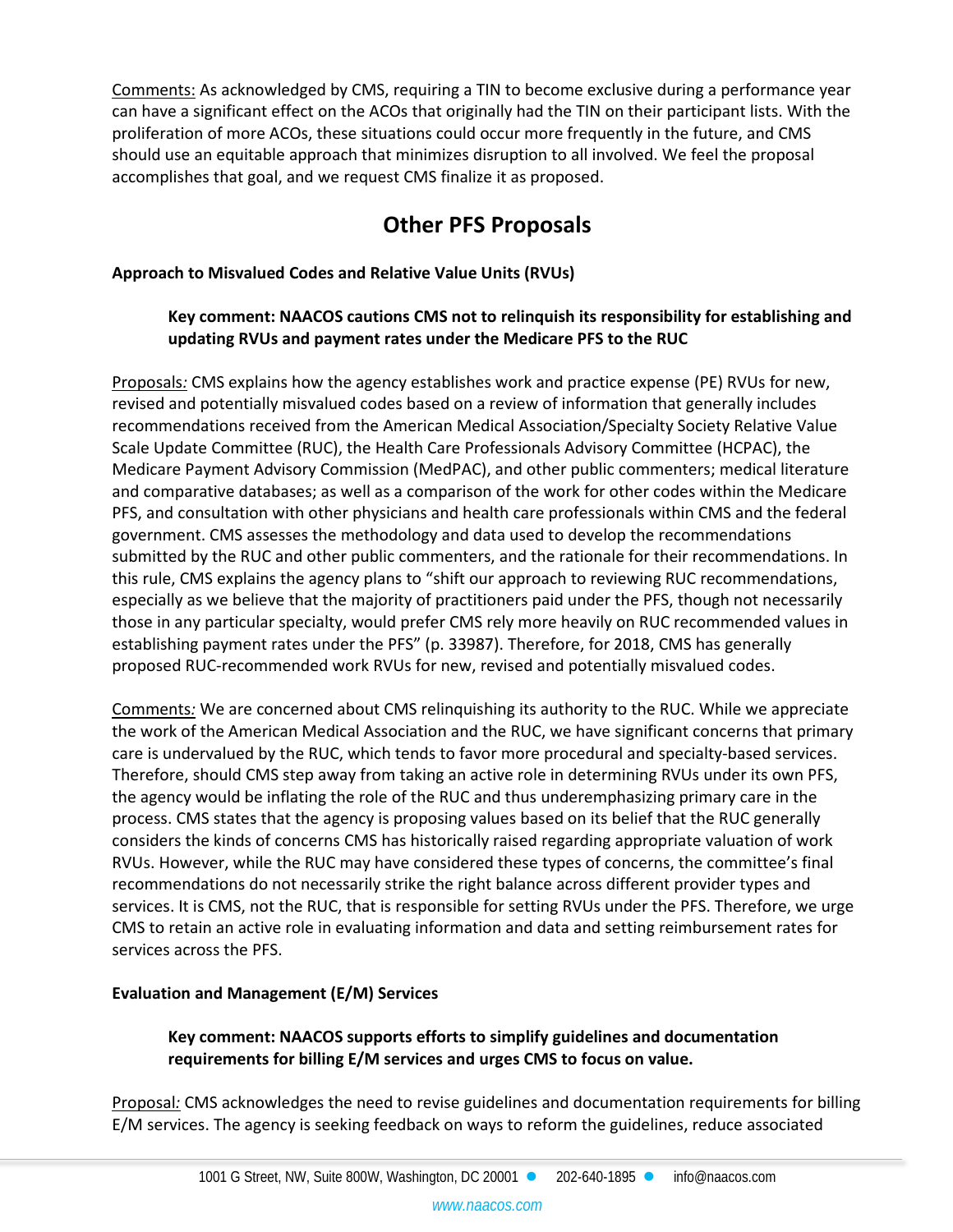burdens, and better align E/M coding and documentation with the current practice of medicine. The agency plans to focus initial changes to the guidelines on requirements related to a patient's history and physical exam, including consideration of removing documentation requirements for the history and physical exam for E/M visits, regardless of level. CMS also seeks comments on how to update medical decision-making guidelines.

Comments: We strongly support efforts to revise and alleviate burdens related to the guidelines and documentation requirements for E/M services, including reducing requirements related to the history and physical portions of the rules which are cumbersome and not directly tied to outcomes. As part of the process, CMS should also focus on revisions that support the overall goal of paying for value rather than paying for volume. For example, the agency should consider how to give credit for using teambased care and managing preventive interventions.

# **Chronic Care Management (CCM)**

**Key recommendations:**

- **NAACOS recommends CMS finalize use of CPT codes in lieu of Medicare specific Gcodes.**
- **NAACOS recommends CMS take further action to reduce regulatory burdens for furnishing CCM, including removal of face-to-face initiating visit requirements and certified EHR requirements.**

Proposals: CMS previously finalized payment for new care management codes including those related to complex CCM, behavioral health integration (BHI), and psychiatric collaborative care model (CoCM), which went into effect in 2017. CMS established four G codes for BHI (G0507) and psychiatric CoCM services (G0502, G0503 and G0504) and explained the agency would consider adopting associated Common Procedural Terminology (CPT) codes when those became available. For CY 2018, the CPT Editorial Panel is creating CPT codes 994X1, 994X2, 994X3, and 99XX5 to describe these services. Therefore, CMS proposes to use the CPT codes beginning in 2018. The agency would establish Relative Value Scale Update Committee (RUC) recommended RVUs with a minor refinement and the resulting values would match the current values for the existing G-codes. CMS also seeks public comment on ways the agency could further reduce the burden on reporting practitioners for CCM.

Comments*:* NAACOS has long supported CMS's effort to better serve beneficiaries with multiple chronic conditions and the providers who furnish their care through use of care management services. We appreciate the steps CMS has taken in recent years to introduce new care management codes and to simplify scope of service requirements for CCM. Care management services are essential for providing high quality, coordinated care for Medicare beneficiaries and for preventing adverse events, such as unnecessary hospital readmissions. By recognizing and reimbursing for these services, Medicare supports efforts by ACOs and practices to continue to enhance their focus on care coordination. Utilizing CPT codes, as opposed to similar but different G-codes, creates consistency across the industry and avoids confusion or potential inadvertent misuse of G-codes. Therefore, we support CMS's proposal to finalize the use of CPT codes for 2018.

In response to CMS's request for feedback on additional changes designed to alleviate burdens for providers furnishing CCM, we have two comments related to the initiating visit requirement and the use of certified Electronic Health Record (EHR) technology. For new patients or patients not seen within one year prior to the commencement of CCM, Medicare requires initiation of CCM services during a face-to-face visit with the billing practitioner (an Annual Wellness Visit [AWV] or Initial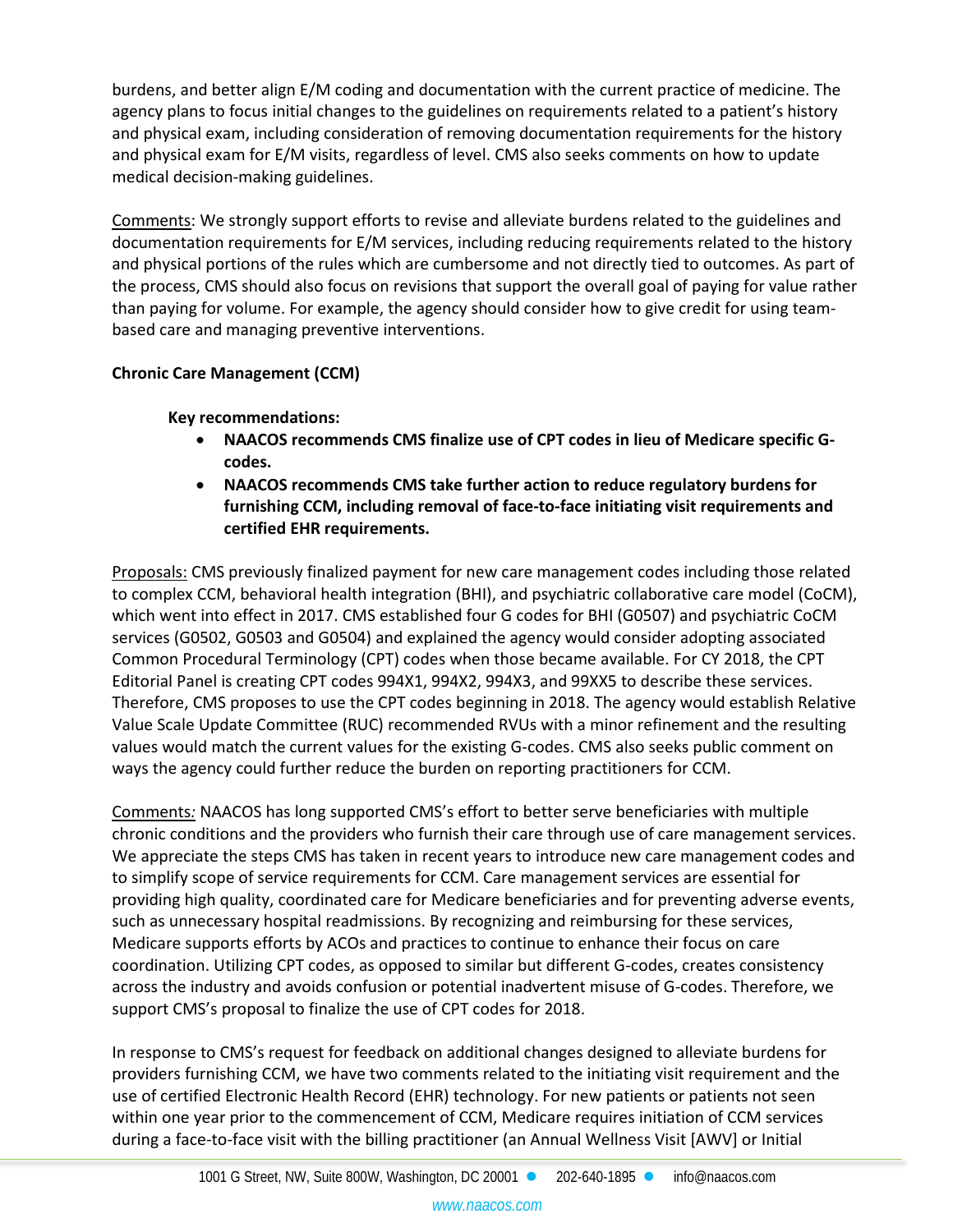Preventive Physical Exam [IPPE], or other face-to-face visit with the billing practitioner). In the 2017 final Medicare PFS, CMS removed this initiating visit requirement for existing patients seen within one year of the commencement of CCM. We urge CMS to remove the initiating visit requirement for all patients. This will provide more flexibility and allow ACOs to reach out to patients and obtain beneficiary consent in a number of different ways without being bound by the initiating face-to-face visit restrictions, which are an unnecessary regulatory burden inhibiting broader use of CCM and its related benefits.

As discussed in the regulatory relief comment section of this letter, we urge CMS to remove specific certification requirements for EHR technology. Further, we strongly recommend CMS provide that same flexibility for the purposes of meeting CCM requirements. CMS currently requires providers to record a patient's demographics, problems, medications, and medication allergies using certified EHR technology. We request CMS remove the requirement that CCM services be furnished using the edition(s) of certification criteria acceptable for the EHR incentive program as of December 31 of the calendar year preceding each CCM payment year. Purchasing and implementing an EHR demands considerable financial and administrative resources, and a high-quality EHR may serve an organization's needs for many years, even if it is not certified to the most recent CMS certification criteria. While an EHR can be an asset to furnishing CCM, it is unfortunate to prevent beneficiaries whose providers do not meet specific EHR certification requirements from accessing CCM services. We urge CMS to remove the requirement for a specific level of EHR certification, which is flexibility CMS has provided in relation to other Medicare programs and requirements. This flexibility is increasingly necessary as providers face many challenges and unforeseen circumstances related to EHR vendor certification and upgrading systems.

# **CCM in Rural Health Centers (RHCs) and Federally Qualified Health Centers (FQHCs)**

# **Key comments: NAACOS strongly supports allowing FQHCs and RHCs to provide and bill for a wide range of care management services and urges CMS to finalize this expansion using existing care management codes.**

Proposal: CMS proposes revisions to the CCM payment for RHCs and FQHCs and proposes requirements and payment for general BHI and psychiatric CoCM services furnished in RHCs and FQHCs, beginning on January 1, 2018. The agency is responding to feedback about concerns that RHCs and FQHCs cannot bill for complex CCM, a policy which CMS finalized last year and is not proposing to change. The agency proposes to establish two new G-codes for use by RHCs and FQHCs:

- GCCC1 would be a General Care Management code for RHCs and FQHCs with the payment amount set at the average of the national non-facility PFS payment rates for CCM codes 99490 and 99487 and general BHI code G0507.
- GCCC2 would be a Psychiatric CoCM code with the payment amount set at the average of the national non-facility PFS payment rates for psychiatric CoCM codes G0502 and G0503.

Beginning on January 1, 2018, CMS proposes that RHCs and FQHCs would use the new codes and would no longer submit CPT 99490. Billing to these new codes would be permitted under general supervision requirements for incident-to claims, rather than requiring direct supervision.

Comment: FQHCs and RHCs play a pivotal role providing care, especially primary care, for beneficiaries in rural areas. We strongly support CMS finalizing changes to allow RHCs and FQHCs to provide and be reimbursed for providing a broad range of care coordination services, including those finalized for providers under the PFS. We recommend that rather than creating new G-codes that bundle various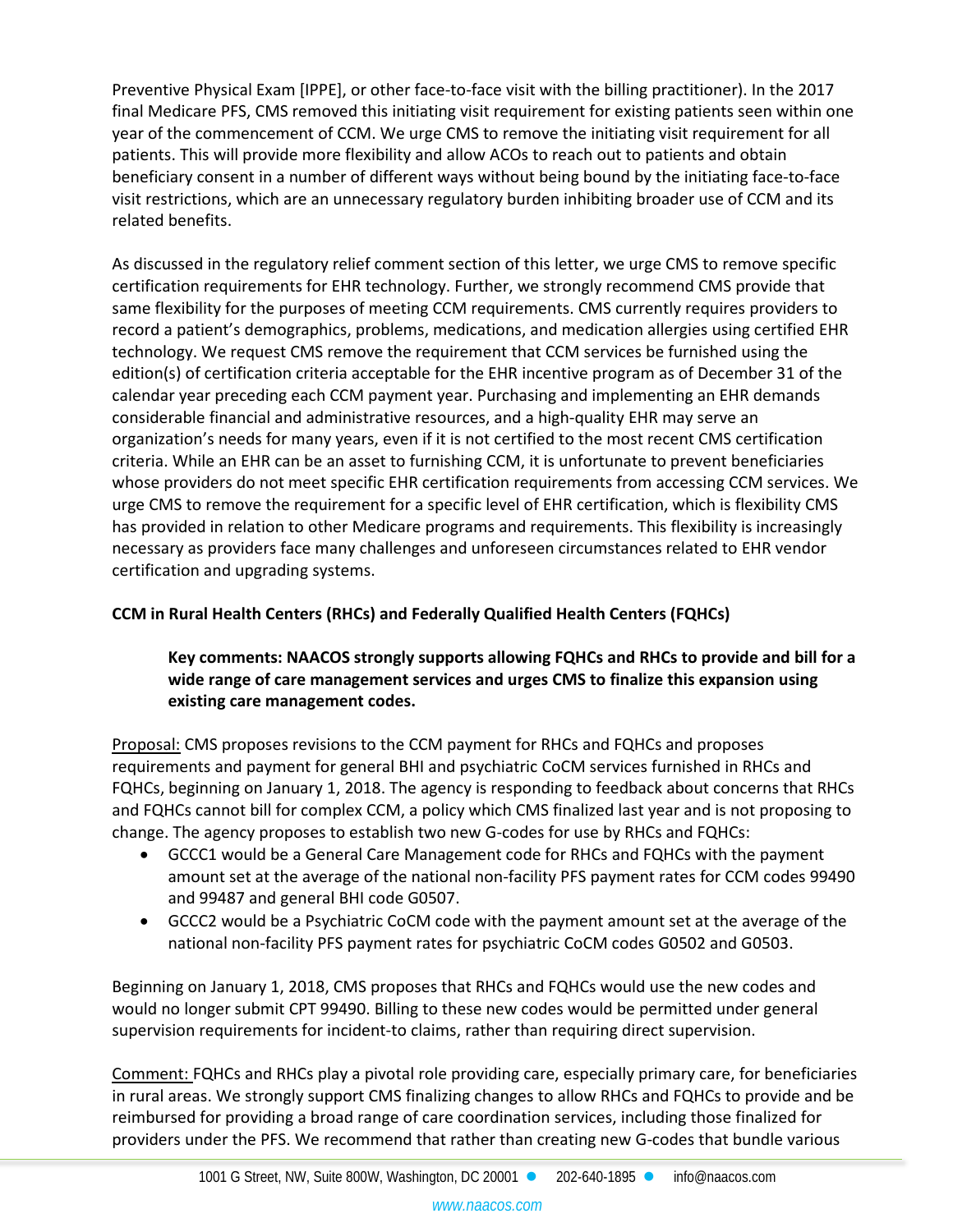care management services together, CMS finalize the actual codes used in the PFS for use by RHCs and FQHCs. That approach helps maintain consistency and avoids confusion for providers.

# **Telehealth Expansion**

# **Key Comment: NAACOS supports CMS's proposal to expand the list of covered Medicare telehealth services.**

Proposal**:** CMS proposes to add the following codes to the list of covered Medicare telehealth services beginning in CY 2018 on a category one basis: counseling visit to discuss need for lung cancer screening using low dose CT, comprehensive assessment of and care planning for patients requiring chronic care management services, psychotherapy for crisis, administration of patient-focused health risk assessment instrument and administration of caregiver-focused health risk assessment instrument.

Comment: NAACOS supports CMS's proposal to expand the list of covered Medicare telehealth services. It is simply impossible to consistently and effectively coordinate care across the health system without fully utilizing telehealth and remote patient monitoring technologies. The Medicaid program and commercial payers are already significantly ahead of Medicare when it comes to embracing new technology that makes it possible for providers to succeed in value-driven arrangements and improve care for the beneficiaries they serve. NAACOS is fully supportive of expanding access to telehealth services when feasible and medically appropriate and these proposed codes meet that standard.

# **Excluding Interim-Payments Made Under Demonstrations, Pilots or Time-Limited Programs**

# **Key comment: NAACOS urges CMS to create more transparency around the impact of overlapping programs such as episode payments on ACOs. CMS must disclose all related program costs, both interim and final, as well as a detailed explanation of the impact of these costs on the ACO.**

Proposal: CMS proposes to revise the applicable regulations to make clear that CMS would include only final individual beneficiary identifiable payments made under a demonstration, pilot or time-limited program in financial calculations related to establishing and updating benchmarks and determining performance year expenditures under the Shared Savings Program. CMS proposes that this policy would be applied to calculations that are necessary to determine ACO performance for the 2018 performance year and subsequent performance years. For ACOs that are in the middle of an agreement period when this revised policy takes effect, CMS would adjust the benchmarks for these ACOs at the start of the 2018 performance year and each subsequent performance year so that the benchmark for the ACO reflects the use of the same payment information that would apply in expenditure calculations for the performance year.

Specifically, CMS proposes that: (1) when establishing benchmarks for agreement periods before 2018, CMS will include all individually beneficiary identifiable payments, including interim payments, made under a demonstration, pilot, or time-limited program, (2) for agreement periods beginning in 2018 and subsequent years, CMS would only include individually beneficiary identifiable payments made under a demonstration, pilot or time-limited program that are final and not subject to further reconciliation, and (3) For the 2018 performance year and subsequent performance years in agreement periods beginning in 2015, 2016 and 2017, the benchmark would be adjusted to reflect only individually beneficiary identifiable final payments made under a demonstration, pilot or timelimited program.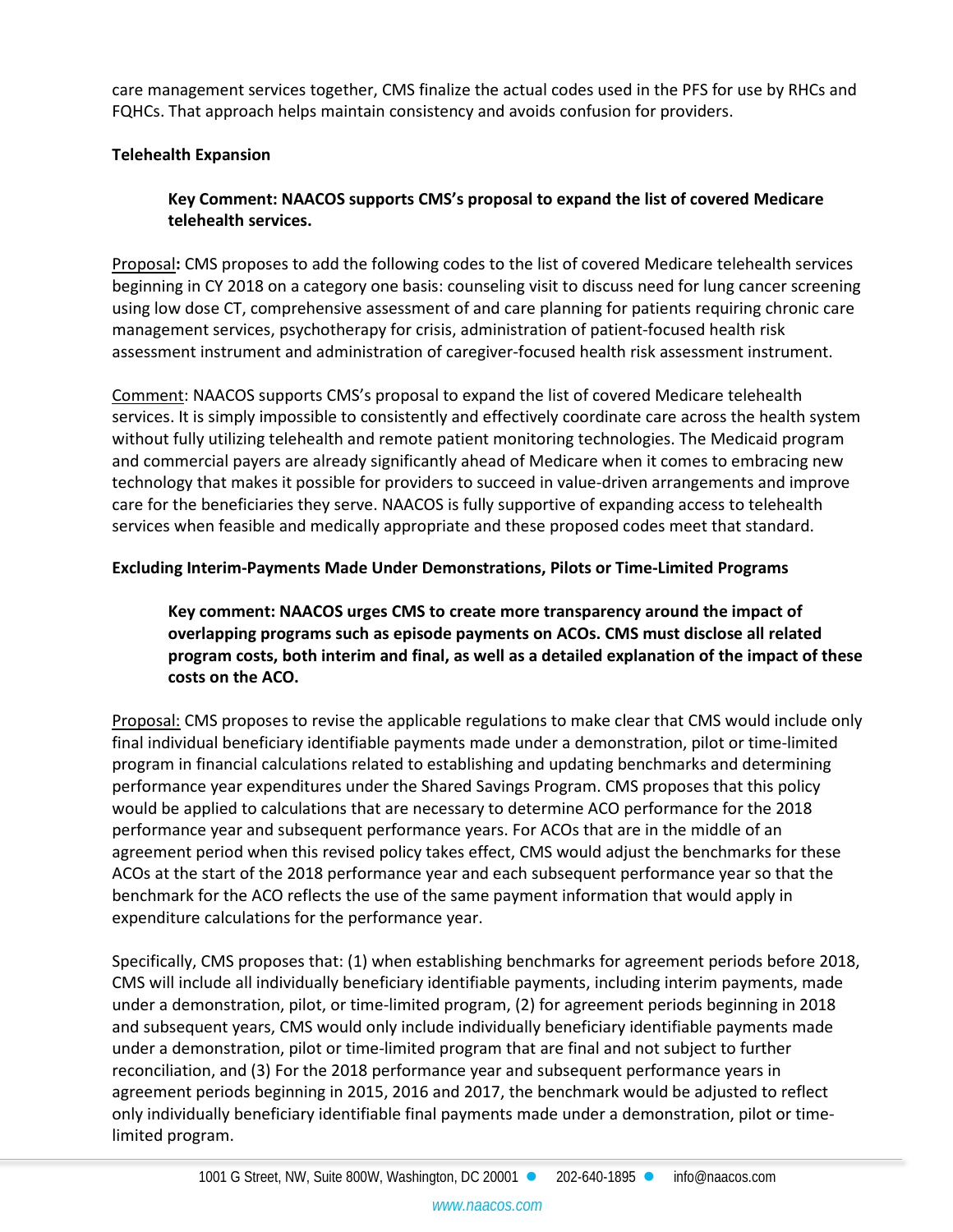Additionally, CMS proposes that when calculating expenditures for performance years before 2018, they would include all individually beneficiary identifiable payments, including interim payments, made under a demonstration, pilot, or time-limited program. When calculating expenditures for performance year 2018 and subsequent performance years, CMS would only include individually beneficiary identifiable payments made under a demonstration, pilot or time-limited program that are final and not subject to further reconciliation. To be consistent with treatment of claims-based payments, such final payments would have to be available in the separate CMS system by the end of the three-month claims run out period.

Comment: CMS believes that use of interim payments made under a demonstration, pilot or timelimited program could have an increasingly large effect on ACO benchmarks and performance year expenditure calculations in the future given widespread stakeholder interest in participating in alternative payment models and CMS interest in testing and expanding additional payment models that may lead to higher quality and more coordinated care at a lower cost to Medicare. CMS conducted a preliminary analysis which suggests that interim non-claims based payments (i.e., payments that are subject to reconciliation at a later date) made under a demonstration, pilot or timelimited program can fluctuate significantly from quarter to quarter and may not reflect the actual final reconciled payment amount. Therefore, CMS proposes that going forward, only final non-claims based payments made under a demonstration, pilot or time-limited program should be included in financial calculations related to benchmarks and performance year expenditures under the Shared Savings Program. NAACOS believes CMS should provide more information to ACOs on such payments and their impact on ACO spending both for interim-payments as well as final payments. CMS should provide this additional data in quarterly reports to ACOs. To date, CMS has not been sufficiently transparent in how the overlap of programs such as the Bundled Payments for Care Improvement Initiative (BPCI), Comprehensive Care for Joint Replacement (CJR) and others is impacting ACO spending. CMS has a responsibility to provide ACOs with detailed information on how other programs are affecting ACO spending. At a minimum, CMS must provide non-claims based payment information on a per program, per beneficiary basis.

The proliferation of demonstrations has the potential to significantly degrade ACO efforts if not handled appropriately. NAACOS has repeatedly [advocated](https://www.naacos.com/bundled-payments) for CMS and the Innovation Center to exclude all ACO patients from any bundled payment demonstration or program. Absent this policy, it will become increasingly difficult for CMS to evaluate which program or entity is responsible for potential savings generated. Additionally, there are many operational difficulties that have resulted from program overlap, one being the ability for ACOs to understand the impact of other programs' spending on the ACO program's operations, expenditures and benchmarks. CMS must prioritize population health delivery models by excluding all ACO patients from bundled payments. Absent this policy, CMS must be fully transparent to ACOs by disclosing all related program costs and a detailed explanation of the impact of these costs on the ACO.

#### **MACRA Patient Relationship Codes**

**Key comment: NAACOS urges CMS to continue to seek consultation from stakeholders on this important issue to further refine the proposed patient relationship categories to ensure the codes are ultimately useful and create reliable ways to attribute costs of care to clinicians without adding significant burden on providers.**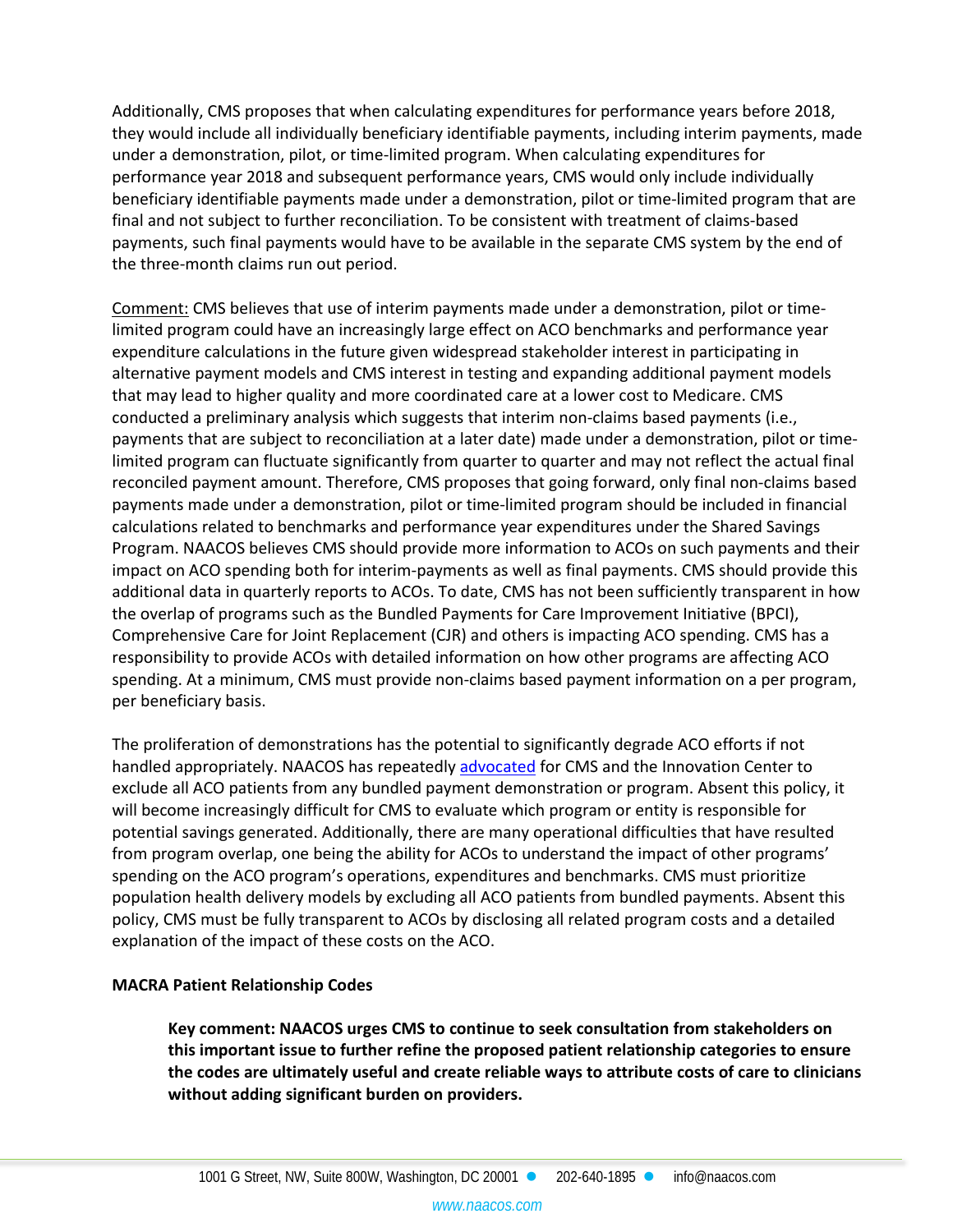Proposal: The Medicare Access and CHIP Reauthorization Act (MACRA) requires CMS to develop care episode and patient condition groups, and classification codes for such groups for use in MIPS cost analysis. To facilitate the attribution of patients and episodes to one or more clinicians in MIPS, section 1848(r)(3) of the Act requires the development of patient relationship categories and codes that define and distinguish the relationship and responsibility of a physician or applicable practitioner with a patient at the time of furnishing an item or service. The categories are required to include different relationships of the clinician to the patient and reflect various types of responsibility for and frequency of furnishing care. CMS [posted](https://www.cms.gov/Medicare/Quality-Initiatives-Patient-AssessmentInstruments/Value-Based-Programs/MACRA-MIPS-and-APMs/CMS-Patient-RelationshipCategories-and-Codes.pdf) the operational list of patient relationship categories on May 17, 2017, and they are as follows:

- Continuous/Broad Services
- Continuous/Focused Services
- Episodic/Broad Services
- Episodic/Focused Services
- Only as Ordered by Another Clinician

In this proposed rule, CMS seeks comment on these [categories](https://www.cms.gov/Medicare/Quality-InitiativesPatient-Assessment-Instruments/Value-Based-Programs/MACRA-MIPS-and-APMs/CMSPatient-Relationship-Categories-and-Codes.pdf) in preparation for potential subsequent revisions, which must be made by the agency no later than November 1, 2018. CMS also proposes that Medicare claims submitted for items and services furnished by a physician or applicable practitioner on or after January 1, 2018 would include the applicable HCPCS modifiers listed in Table 26 of the proposed rule, as well as the National Provider Identifier (NPI) of the ordering physician or applicable practitioner (if different from the billing physician or applicable practitioner) on a voluntary basis. CMS plans to provide more clinician education on use of the modifiers during this time. CMS also clarifies the modifiers would also not be tied or related to intensity of services (evaluation and management services).

Comment: Though CMS's effort to categorize patient relationship codes is intended for use in calculating Merit-Based Incentive Payment System (MIPS) costs, NAACOS believes it is important to weigh in on this work, which, if implemented properly has the ability to result in improvements to the assessment of resource use generally. The categories as currently presented by CMS are too vague and therefore will not be useful in accurately and reliably categorizing appropriate patient relationships. Additionally, as drafted these categories do not adequately reflect team-based care, as multiple clinicians caring for a patient could easily define their relationship with the patient in the same manner (e.g., a primary care provider and specialist coordinating a patient's continuous care). For this reason, CMS should consider including a category to reflect an entire team of clinicians' relationships with an individual patient that could be used in conjunction with the individual clinician categories. CMS should also provide further guidance on distinguishing between continuous, episodic, and one-time interactions. We recommend CMS continue consulting with stakeholders on the most appropriate categories to attribute costs to clinicians. It is also important that CMS consider existing work flow and operations of clinicians and seek a solution that can be automated and/or embedded in existing health information technology systems so as to not add significant burden on providers. NAACOS urges CMS to continue to seek consultation from stakeholders on this important issue to further refine the proposed patient relationship categories to ensure the codes are ultimately useful and create reliable ways to attribute costs of care to clinicians without adding significant burden on providers.

#### **2018 PQRS, Medicare Meaningful Use and Value-Based Payment Modifier Changes**

**Key comment: NAACOS is concerned that CMS's proposals to exempt additional clinicians from Physician Quality Reporting System (PQRS), Value Modifier and Meaningful Use**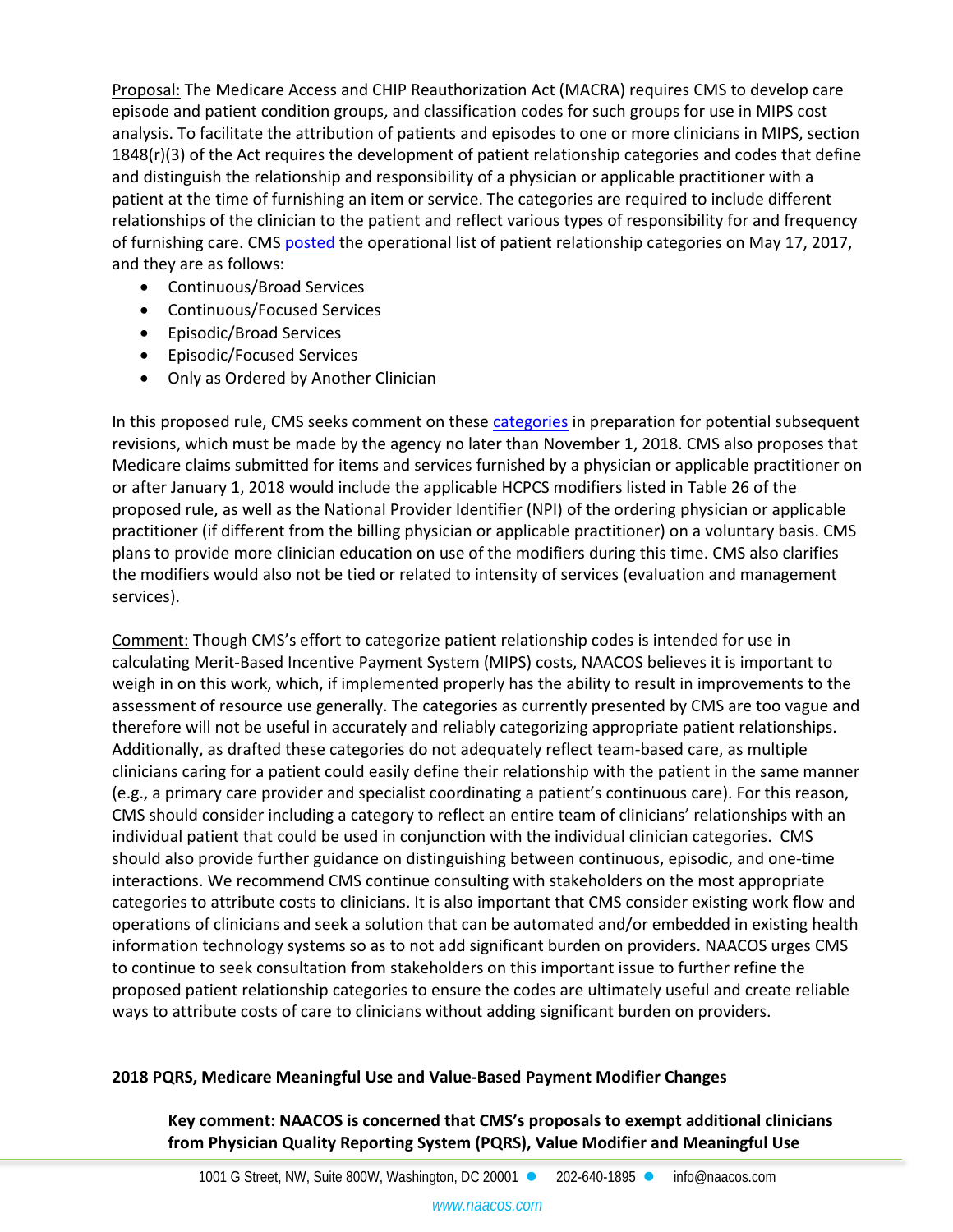**penalties will discourage those clinicians who have already made a commitment to valuebased care and invested time and resources towards making the shift to value-based care. We urge CMS to hold clinicians accountable and reward high-performing clinicians who have invested heavily in performance improvement and should therefore be rewarded for this investment, time, and effort.**

Proposal: CMS proposes to retroactively modify the satisfactory reporting criteria for the calendar year 2016 reporting period for purposes of the 2018 PQRS, Value Modifier and Meaningful Use payment adjustments to better align with the Quality Payment Program (QPP) criteria. For PQRS, CMS proposes lowering the requirement from nine measures across three National Quality Strategy (NQS) domains, to six measures with no domain or cross-cutting measure requirement. CMS also proposes to remove the Consumer Assessment of Healthcare Providers and Systems (CAHPS) for PQRS survey requirement for group practices comprised of 100 or more eligible professionals. Similarly, CMS proposes to change the reporting criteria for eligible professionals and groups who chose to electronically report clinical quality measures (CQMs) through the PQRS Portal for purposes of the Medicare Electronic Health Record (EHR) Incentive Program (Meaningful Use), changing the reporting criteria from nine9CQMs covering at least three NQS domains to six CQMs with no domain requirement. For the Value Modifier, CMS proposes to hold all groups and solo practitioners who meet the criteria to avoid the 2018 PQRS payment adjustment harmless from downward payment adjustments under quality tiering for the 2018 payment year. Additionally, CMS proposes to reduce the maximum upward adjustment under the quality-tiering methodology to two times an adjustment factor (+2.0x) for groups with 10 or more eligible providers (EPs).

Comment: As also noted in our [comments](https://www.naacos.com/assets/docs/pdf/naacosproposed2018qpprulecomments082117.pdf) to the agency on its proposals for the QPP, NAACOS is concerned that CMS's proposals to exempt additional clinicians from PQRS, Value Modifier and Meaningful Use penalties will discourage those clinicians who have already made a commitment to value-based care and invested time and resources towards making the shift to value-based care. We urge CMS to hold clinicians accountable and to reward high-performing clinicians who have invested heavily in performance improvement and should therefore be rewarded for this investment, time, and effort. It is critical that CMS maintain its commitment to transition providers and Medicare payments to improve the experience of care and the health of populations and to reduce per capita costs of health care. If the agency fails to follow-through on this promise, it discourages those who have been pioneers in the commitment to value-based health care and may lose momentum in encouraging those currently progressing along this continuum.

# **Medicare Diabetes Prevention Program (MDPP)**

# **Key comment: NAACOS urges CMS increase reimbursement for MDPP services and allow for a modified enrollment and certification process for ACOs that have already been subject to a thorough vetting process by CMS.**

Proposal: In the 2017 PFS final rule, CMS established a January 1, 2018 start date for the MDPP. In this proposed rule, CMS proposes MDPP services would instead be available on April 1, 2018 to provide more time for the agency to ensure MDPP suppliers have sufficient time to enroll in Medicare after the effective date of the final rule. CMS also makes proposals regarding eligibility criteria and payment for MDPP services. Specifically, CMS is proposing to pay for the set of MDPP services through a performance-based payment methodology that makes periodic performance payments to MDPP suppliers during the MDPP services period. The aggregate of all performance payments constitutes the total performance-based payment amount for the set of MDPP services. CMS proposes a maximum total performance payment amount per beneficiary for the set of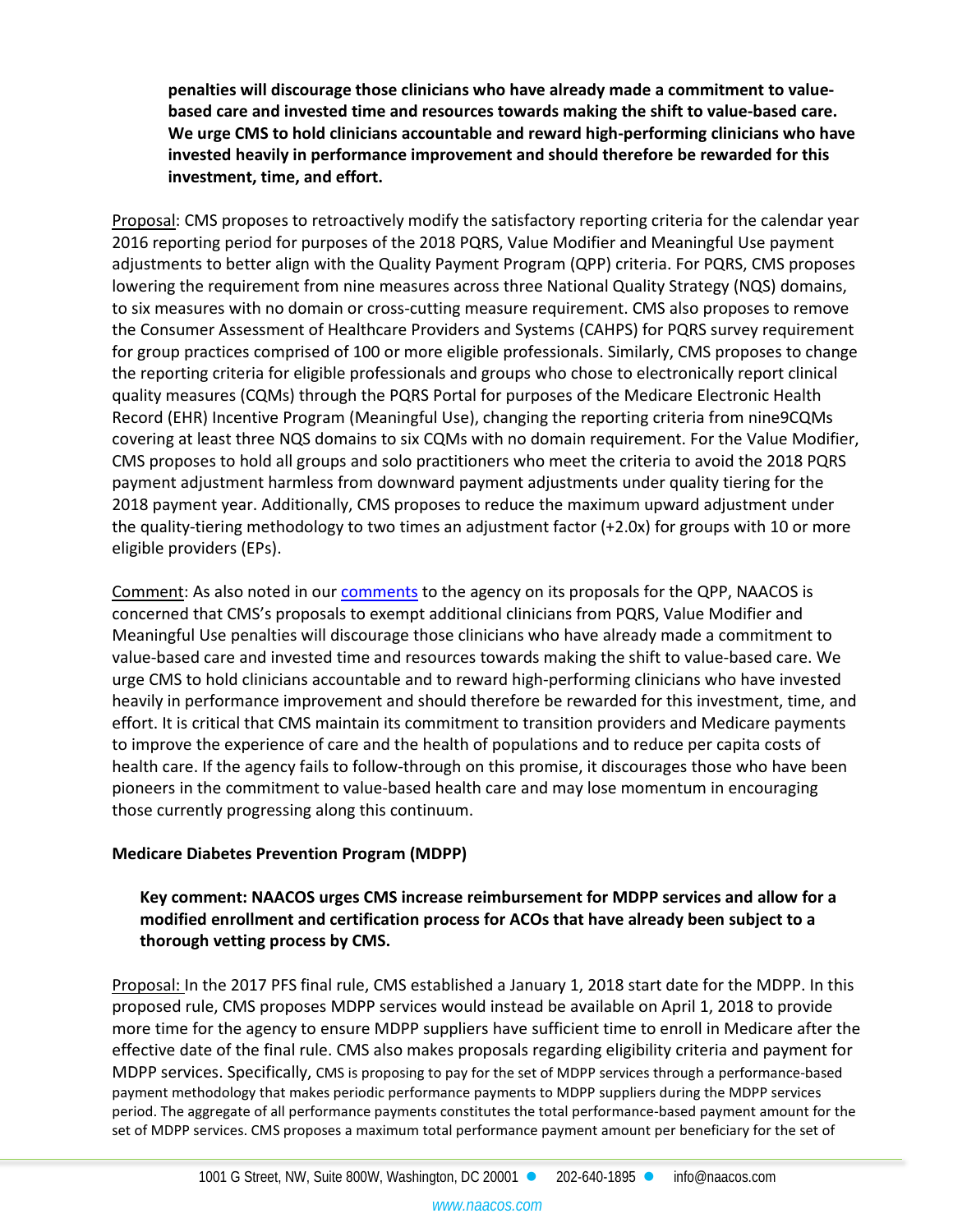MDPP services of \$810. Performance payments would be made to MDPP suppliers periodically during the course of a beneficiary's MDPP services period based upon a number of factors. Additionally, CMS proposes numerous MDPP supplier enrollment, documentation and compliance requirements.

Comments: NAACOS strongly supports structured health behavior change programs such as the MDPP, which are designed to manage and prevent high cost, chronic conditions such as diabetes. Many ACOs refer patients to disease prevention programs (DPPs) in their communities, and we support CMS's expansion of the DPP. However, the proposed MDPP reimbursement is too low for Medicare providers who have more significant costs such as practice expenses including medical office rent, supplies, equipment and support staff. As proposed, directly providing the MDPP services would not be cost effective for many ACOs, and we recommend increased reimbursement for this program to ensure access to it and its services.

We also urge CMS to limit documentation and billing requirements, which are often a hindrance to providers participating in an otherwise attractive program which benefits patients. Additionally, we recommend the agency allow for a streamlined enrollment process for ACOs, which are already thoroughly vetted by CMS via their ACO application process, as well as the individual group practices, hospitals and clinicians of which an ACO is comprised that all go through an in-depth Medicare enrollment process in order to participate and bill Medicare for services they furnish. These providers should not have to go through the same enrollment and certification process as a community-based organization that does not traditionally deal with Medicare.

# **Comments on Reducing Regulatory Burdens for Providers High Priority**

# **Overlap of Medicare ACO Programs and Other CMS/CMMI Programs**

# **Key comment: NAACOS urges CMS to exclude all ACO patients from bundled payment programs and demonstrations.**

Comment: The Innovation Center (CMMI) has released numerous demonstrations and pilots, many of which overlap with the goals of the ACO program. This overlap creates operational challenges and confusion and pits specialty-focused bundled payments against population health focused payment and delivery models like ACOs. NAACOS urges CMS to address the problematic interactions between the MSSP and other CMS/Innovation Center programs, which lead to negative unintended consequences that undermine ACOs by excluding all ACO patients from other payment models. For example, when one patient is attributed to a bundled or episode payment he or she can also be simultaneously attributed to the ACO, adding to the ACO's costs and creating confusion due to this overlap. What's more, CMS gives precedence to bundlers, assigning patients first to a bundled payment episode while still holding the ACO accountable for that patient's costs of care. Under current CMS policy, a bundled payment participant maintains financial responsibility for the bundled payment episode of care. Any gains or losses during that episode are linked to the bundled payment participant and are removed from ACO results during year-end financial reconciliation. It is imperative that CMS reverse this policy and instead exclude ACO patients from bundles unless a collaborative agreement between the bundler and the ACO is in place. Without such changes, CMS risks the vitality of the ACO program which will see diminished savings opportunities resulting from this overlap.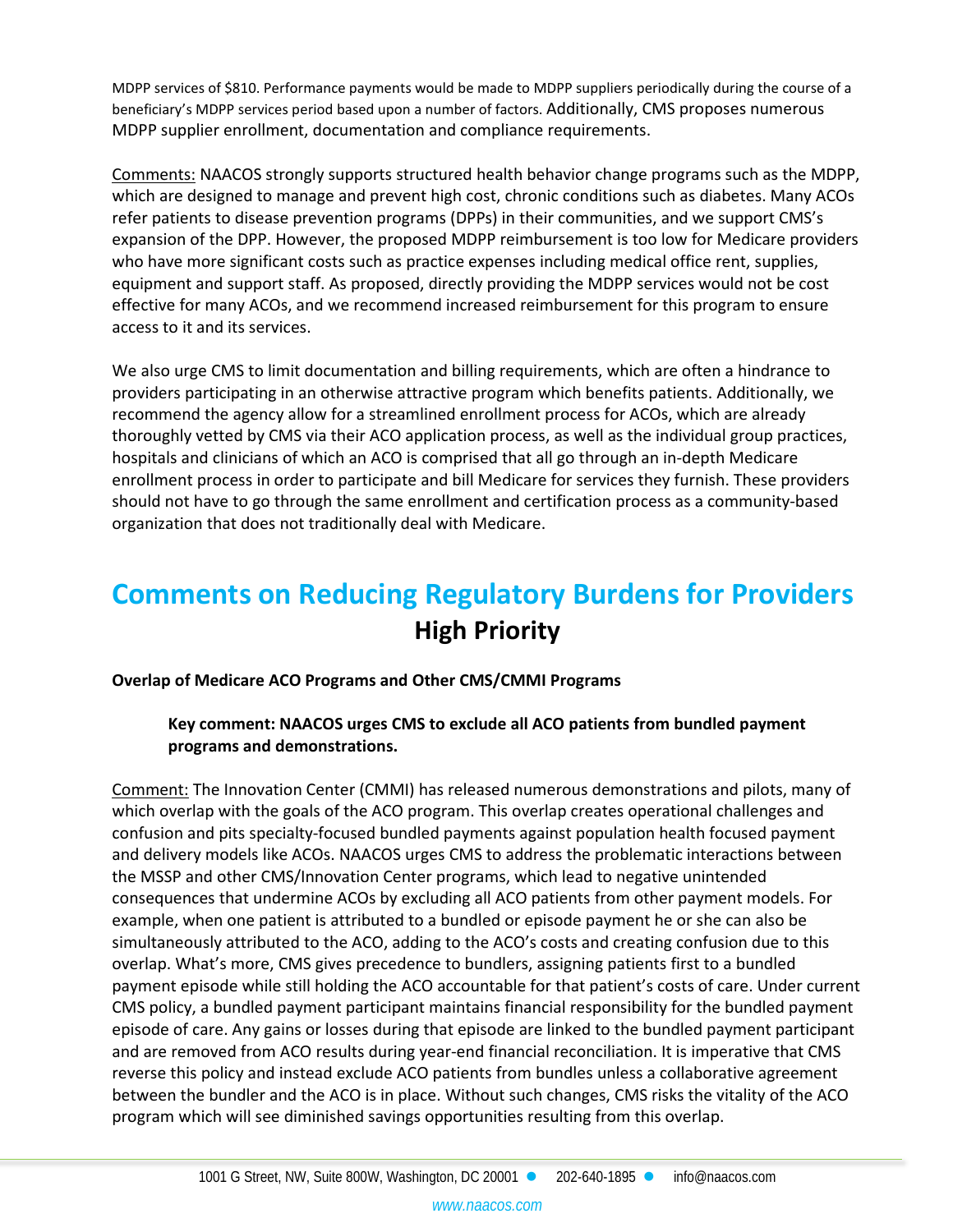#### **Extended Track 1 Participation**

#### **Key comment: NAACOS strongly requests that CMS allow ACOs to remain in MSSP Track 1 for more than two agreement periods.**

Comment: As a portion of total 2017 Medicare ACOs, ACOs in two-sided risk models only represent around 15 percent, and within just the MSSP that portion is less than 9 percent. The one-sided Track 1 remains by far the most popular option, and from 2012 to 2016 the rate of adoption of Track 1 has been four times the adoption rate of two-sided models. However, ACOs may only remain in Track 1 for two agreement periods before having to move to a two-sided risk model or drop out of the program. There are 114 ACO in their second and final Track 1 agreement period, representing nearly a third of ACOs in the MSSP. ACOs remain in Track 1 for a number of reasons including the amount of risk required in two-sided models, challenges obtaining financial backing or securing loans, and concerns about the effect losses would have on providers and the beneficiaries they serve. These challenges are often exacerbated for those in rural areas and safety-net providers, which care for some of the most vulnerable patient populations.

As recently identified in a [study](https://oig.hhs.gov/oei/reports/oei-02-15-00450.asp) by the Office of Inspector General (OIG), ACOs are helping to bend the cost curve for Medicare while also improving quality. Specifically, the OIG report explains that most ACOs in the first three years of the MSSP reduced Medicare spending compared to their benchmarks, achieving a net reduction of nearly \$1 billion. Requiring ACOs to assume risk if they are not ready will result in these ACOs dropping out of the MSSP. This unintended consequence would result in providers in ACOs no longer having much of an incentive to help bend the cost curve in Medicare, which would mean CMS foregoes an opportunity to generate significant savings over time. We urge CMS to modify regulations at 42 CFR § 425.600(b) to permit MSSP ACOs that meet criteria related to generating savings or improving quality to remain in Track 1 for more than two agreement periods.

#### **Care Coordination Data**

#### **Key comment: NAACOS requests that CMS provide ACOs access to valuable and actionable real-time data needed for successful care coordination.**

Comment: It is widely recognized that giving timely, actionable data to healthcare providers allows them to work closely with beneficiaries to effectively manage chronic conditions or prevent health conditions from worsening. Many ACOs are successful because of their focus on care coordination for chronic conditions, emphasis on providing the right care in the right setting, and preventing avoidable and costly complications or hospital readmissions. However, to effectively manage a beneficiary's health, ACOs need more timely and in-depth data. CMS provides some data, but it is delayed by weeks or months and is therefore not always actionable. The data available in the HIPAA (Health Insurance Portability and Accountability Act) Eligibility Transaction System (HETS) is very meaningful and should be provided in real time to ACOs for their beneficiaries. This would allow ACO providers to communicate with treating providers at the hospital and to work with the beneficiary upon his or her release to ensure optimal treatment, medication adherence and follow up care. We urge CMS to develop a mechanism to share more robust health data, including that from HETS, with ACOs in real time to enhance care coordination, improve outcomes and reduce costs.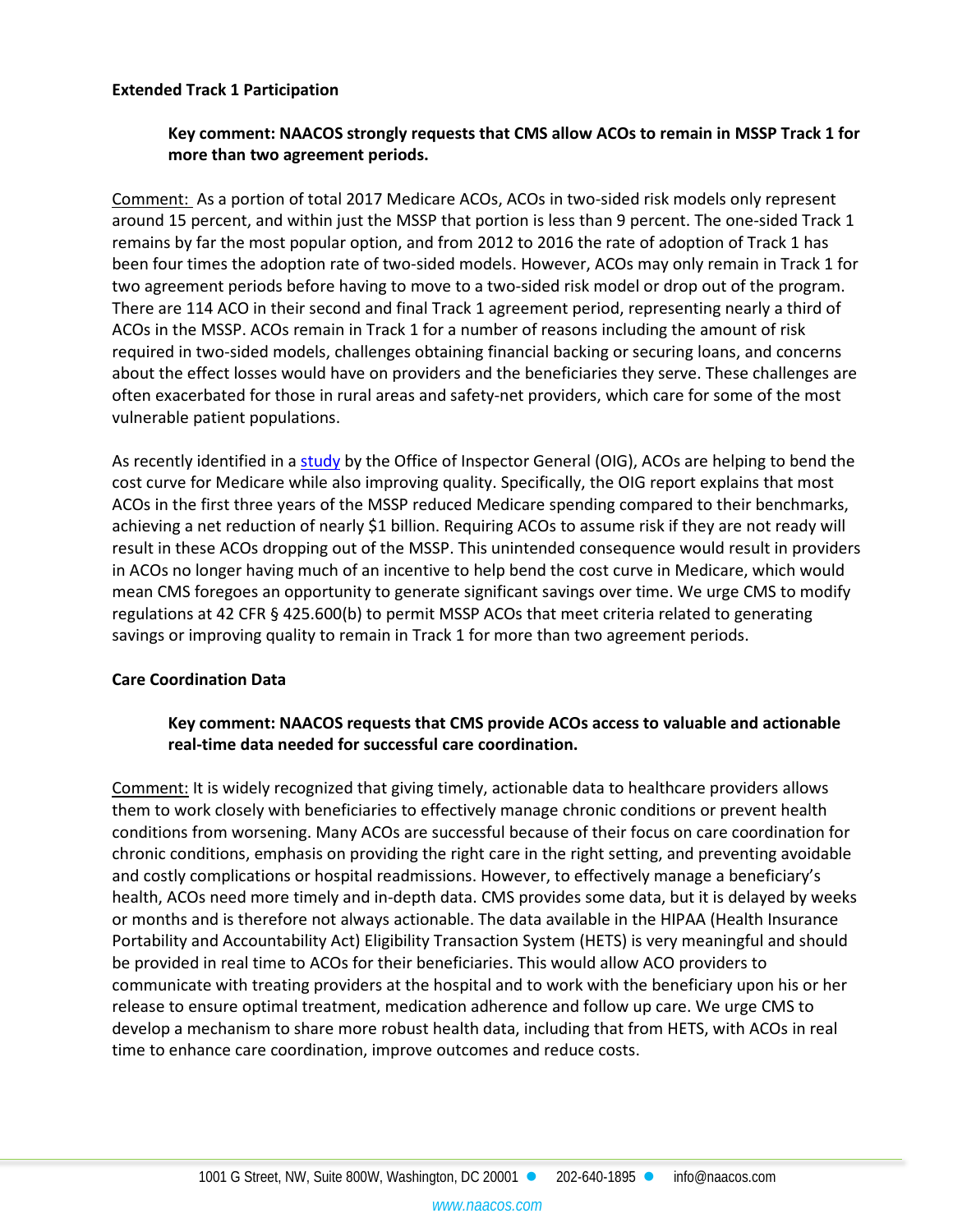#### **Risk Adjustment**

## **Key comment: NAACOS urges CMS to address ongoing concerns and limitations of MSSP risk adjustment.**

Comment: Risk adjustment is another critical program methodology that necessitates changes to make it fair and accurate. Risk adjustment is used across many CMS programs, including the MSSP and a number of others within traditional Medicare and in Medicare Advantage (MA). While many programs rely on Hierarchical Condition Categories (HCC) risk scores, there are important program variations in how CMS approaches risk adjustment. The inconsistent approach to risk adjustment in Medicare helps and harms various programs depending on the details of the methodology. The MSSP risk adjustment methodology unfairly penalizes ACOs compared to other programs. Specifically, for continuously assigned ACO beneficiaries, CMS considers changes based on demographic data but will only *decrease*  risk scores for improved health status and will not increase risk scores for patients that become sicker or develop new conditions over time. This is a fundamentally flawed approach since risk scores for continuously assigned beneficiaries can decrease but cannot increase. In contrast, under MA beneficiaries with lower-than-average predicted costs have their payments decreased incrementally based on their risk profile and beneficiaries with higher-than-average predicted costs have their payments increased incrementally based on their risk profile. We urge CMS to address the flawed MSSP risk adjustment methodology for continuously assigned beneficiaries by modifying CFR 42 § 425.602(a)(9) and allowing risk scores to increase as a result of changes in health status. At a minimum, for the MSSP CMS should apply a similar approach used under the Next Generation ACO Model where CMS will increase the financial target by up to 3 percent if the population's risk status increases.

#### **Advanced APM ACO Models**

#### **Key comment: NAACOS urges CMS to allow MSSP Track 1 to qualify as an Advanced APM under the MACRA QPP**

Comment: NAACOS supports CMS's inclusion of the MSSP Tracks 2 and 3 and the Next Generation ACO Model on the list of Advanced Alternative Payment Models (APMs) under the MACRA Quality Payment Program (QPP). However, it is imperative to recognize the important work of ACOs in shifting the industry to value-based care by allowing all ACOs, including those in MSSP Track 1, to qualify for Advanced APM bonuses. ACOs in these models are dedicated to enhancing the experience of care, improving quality and the health of populations, and reducing per capita costs of health care. We urge CMS to develop a mechanism to account for the substantial investments ACOs make (on average, \$1.6 million annually) and include these in the determinations of meeting Advanced APM risk under MACRA. It is critical to the future success of ACOs that CMS modify regulations at 42 CFR §414.1410 and §414.1415 to designate MSSP Track 1 as an Advanced APM and allow ACO investments to count towards meeting QPP risk requirements.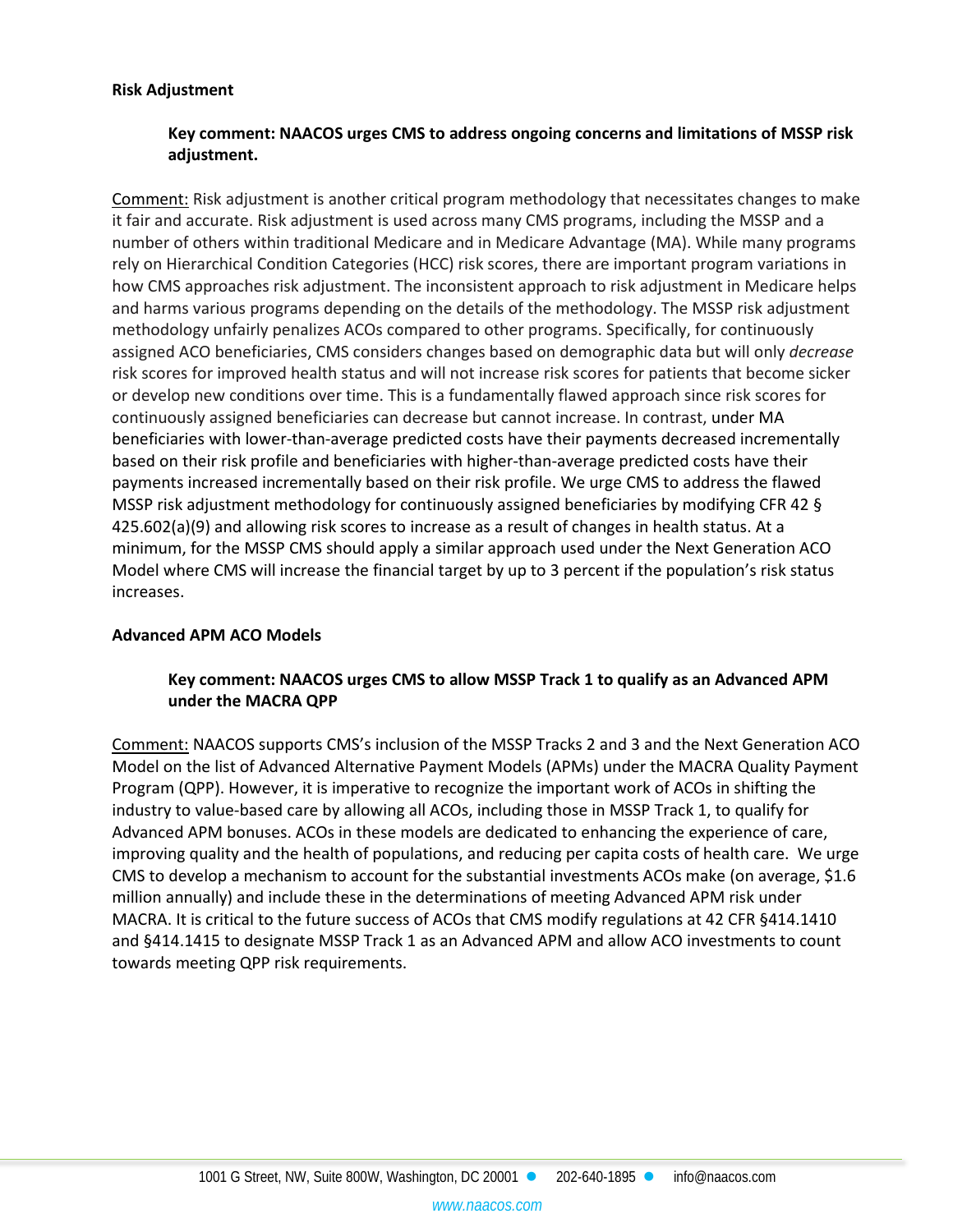#### **Rebased Benchmark Methodology**

## **Key comment: NAACOS urges CMS to modify MSSP rebased benchmarking policies to address methodological flaws.**

Comment: The methodology for establishing, updating and rebasing ACO benchmarks is a foundational part of the ACO program. Without accurate and fair benchmarks, ACOs are unlikely to be able to succeed. We appreciate CMS's efforts to adjust the process for rebasing ACO benchmarks as detailed in the final rule, *Medicare Program; Medicare Shared Savings Program; Accountable Care Organizations – Revised Benchmark Rebasing Methodology, Facilitating Transition to Performance-Based Risk, and Administrative Finality of Financial Calculations* (published in the June 10, 2016 Federal Register), which introduces a component of regional expenditure data into rebased benchmarks. However, there are a number of remaining rebased benchmarking issues that were not appropriately addressed by CMS in that rule. Specifically, there are issues related to: (1) the definition of the regional reference population that includes ACO-assigned beneficiaries, a reversal of previous policy resulting in CMS no longer appropriately accounting for savings generated in a previous agreement, and (2) CMS not allowing 2012/2013 MSSP ACOs to move to the new methodology prior to 2019. CMS must make further changes to that methodology to ensure fair and accurate benchmarks. NAACOS urges CMS to modify MSSP rebased benchmarking policies at CFR 42 §425.603 to remove ACO-assigned beneficiaries from the regional reference population, account for all savings generated in previous agreement periods by adding those savings back to rebased benchmarks, and allow 2012/2013 ACOs to transition to regionally based benchmarks before 2019.

#### **Payment Rule Waivers**

## **Key comment: NAACOS recommends CMS to expand the use of payment rule waivers across ACO models by allowing waivers related to the Skilled Nursing Facility (SNF) 3-day Rule, telehealth, home health and primary care co-payments.**

Comment: Currently CMS affords certain ACOs relief from a number of cumbersome payment rules that actually prohibit care coordination and can increase costs. We urge CMS to expand the use of these payment rule waivers to extend to all ACOs. This includes the SNF 3-day Rule. Eliminating the requirement of a 3-day inpatient stay prior to SNF (or swing-bed Critical Access Hospital admission) admittance will allow ACOs to provide the right care for the patient in the most appropriate location. We also request that CMS waive certain telehealth billing restrictions to increase the use of these services by all ACOs. Specifically, elimination of the geographic components of the originating site requirements will allow all ACOs to have the ability to provide needed telehealth services in areas other than those classified as rural areas by CMS (currently defined as a rural Health Professional Shortage Area [HPSA] located either outside of a Metropolitan Statistical Area [MSA] or in a rural census tract). We also request that CMS allow beneficiaries to receive telehealth services from their place of residence.

Additionally, we urge CMS to waive certain post-discharge home visit supervision requirements to allow for broader use of these services by ACOs when clinically appropriate. We ask that CMS allow physicians to contract with licensed clinicians to provide these home visit services using general instead of direct supervision requirements specified at 42 CFR § 410.32(b)(3). This will provide all ACOs with needed flexibility during the critical post-discharge time period. Finally, we ask CMS to afford all ACOs with the ability to provide waived co-payments for primary care services provided by the ACO's providers to encourage patients' use of these critical services. CMS should afford all ACOs with every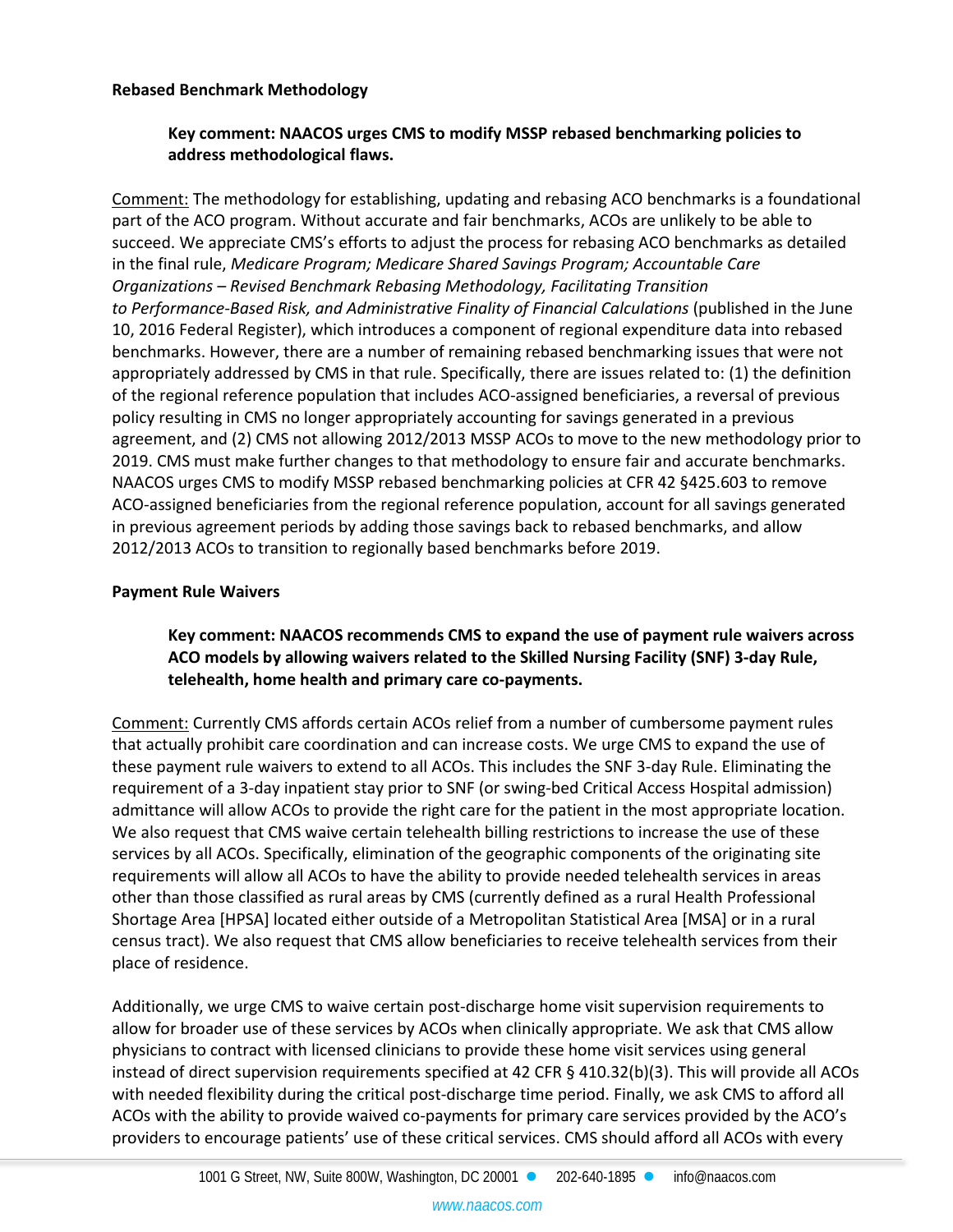opportunity for success in reducing costs for its patients by allowing ACOs to use these high value services, and we request that these waivers apply to all ACO models.

## **Reconciliation Adjustment**

**Key Comment: NAACOS urges CMS to permit individual ACOs to appeal a payment determination if they feel that the calculation was made in error**.

Comment: Current regulation allows for CMS to reopen ACO reconciliation determinations at its own discretion. This discretion is not harmed by providing ACOs with the ability to appeal a payment determination that may have been made in error. In fact, permitting individual ACO appeals would help prevent future redeterminations and reduce the administrative burden associated with such reopenings. An ACO's appeal may serve to alert CMS to a larger issue, which can be solved timely and more efficiently than one discovered years down the road. Further, we urge CMS to be transparent with its process for determining "good cause." We therefore urge CMS to update 42 CFR §425.315 so that individual ACOs may appeal payment determinations and requests all determinations of "good cause" are transparent and forthcoming.

#### **Program Transparency**

# **Key comment: NAACOS requests that CMS improve transparency for ACO program methodologies.**

Comment: ACOs rely on CMS and its contractors to execute complex program methodologies and operations, such as determining risk adjustment data and beneficiary assignment and calculating benchmarks and expenditures. These methodologies and calculations are essential to the ACO program and determine whether an ACO is successful. However, these methodologies and their corresponding calculations are not fully disclosed. While CMS shares its general approaches, and ACOs do their best to replicate CMS's work, the agency does not provide the level of detail needed for ACOs to make their own precise calculations. CMS should be fully transparent with its methodologies and calculations, and ACOs should be able to replicate them on their own. We urge CMS to share the exact algorithms for these important methodologies and calculations. This will help ensure transparency and accountability of CMS. It is essential that CMS provide increased transparency of critical ACO program methodologies including, the details ACOs need to replicate formulas and make their own calculations.

#### **Track 1+**

# **Key comment: NAACOS urges CMS to make Track 1+ a permanent part of the MSSP and allow indefinite participation, which meets two-sided requirement.**

Comment**:** NAACOS strongly supports the introduction of Track 1+, which is a two-sided ACO model with risk levels more appropriate for providers. Track 1+ is an important step to support the long-term viability of the ACO model and represents a missing piece of the current Medicare ACO portfolio. Under current program guidance, CMS only allows ACOs to participate in Track 1+ for between two and five years, depending on ACO's Track 1+ start date, before having to take on greater risk in other ACO tracks/models. However, many ACOs that participate in Track 1+ will not be prepared to assume greater levels of risk in other ACO models in the future. Further, Track 1+ risk levels meet the nominal risk criteria under the MACRA QPP and should be sufficient for long-term participation. As such, participation in Track 1+ should not be restricted to a specific number of agreement periods. We also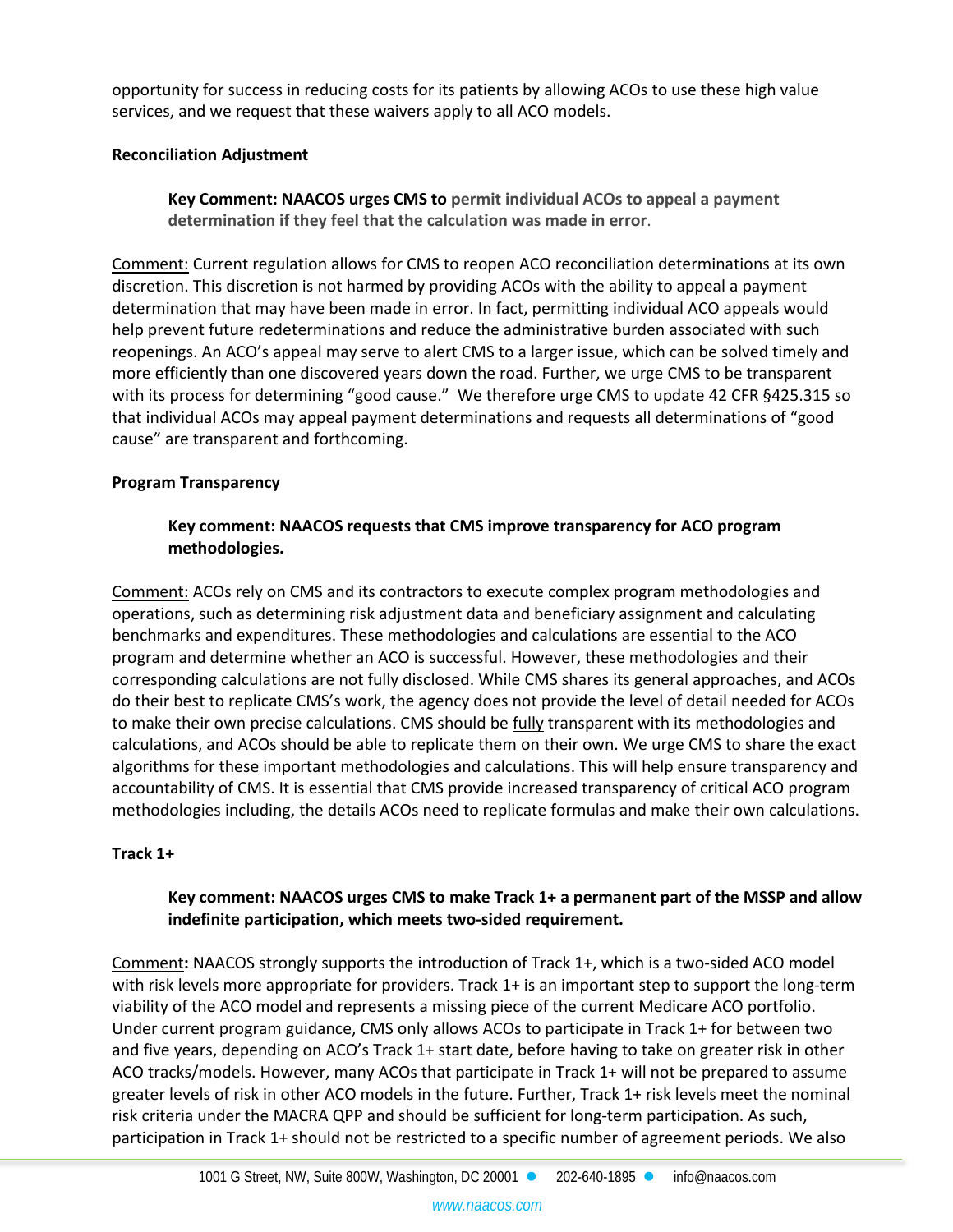request that CMS increase the shared savings rate for Track 1+ from 50 to 60 percent. This increase would match the shared savings rate for Track 2 instead of Track 1, which is appropriate given the increased risk ACOs in Track 1+ are assuming. Therefore, we urge CMS to allow long-term participation in Track 1+ and increase the shared savings rate to 60 percent, which will reinforce ACOs' commitment to improving quality and reducing expenditures, therefore benefitting the Medicare Trust Fund and the ACO's beneficiary population.

# **Reducing Quality Burdens for ACOs**

**Key comment: NAACOS urges CMS to reduce the number of ACO quality measures and to place a focus on outcomes measures over process measures, thereby also reducing quality reporting burdens.**

Comment: ACOs are currently evaluated on 31 quality measures, while other programs use significantly fewer measures such as the MIPS, which requires clinicians to report on six quality measures. Most of these measures are reported through the (GPRO) Web Interface. ACOs receive this reporting tool in the first quarter following the performance year and must collect the necessary data and report on patients specified by CMS. Other ACO measures are calculated using administrative claims data and require no reporting to CMS; however, ACOs must still put in place operational processes necessary to track their performance on these measures. Therefore, the total burden for reporting quality measures is significant and we urge CMS to find ways to reduce this burden.

ACOs are already held to high standards in improving care for the patients they serve, and they are evaluated on and responsible for a patient's total cost of care. Therefore, quality improvement is inherent to the ACO model and an ACO's key activities to be successful in the program. For this reason, requiring evaluation on 31 quality measures is unnecessary and adds a significant burden on ACOs. NAACOS urges CMS to reduce the number of ACO quality measures and to place a focus on outcomes measures over process measures. Paring down the number of measures ACOs are evaluated on would reduce the burden on ACOs and therefore allow the organizations to focus on the process improvement and quality improvement activities they find most impactful.

# **Physician Self-Referral Law**

# **Key comment: NAACOS urges CMS and Health and Human Services (HHS) to provide additional flexibility under the physician self-referral law for ACOs.**

Comments: For several years, health care industry stakeholders and policy makers have discussed the extent to which the federal physician self-referral law (or "Stark Law") prevents or inhibits integrated care models critical to an efficient, effective and successful transition to value-based reimbursement. There is a consensus that the Stark Law inhibits a wide range of integrated care initiatives. To their credit, through the establishment of multiple fraud and abuse waiver programs, CMS and HHS-OIG have attempted to address at least some of the industry's concerns. While these waivers have been helpful, they are too limited. For example, in order for an ACO to effectively promote accountability for the quality, cost, and overall care for both Medicare and other patient populations, the ACO and its participants must (1) enter into arrangements with outside parties and (2) address more than just Medicare fee-for-service patients.

With respect to the first issue, although the preamble to the waivers suggests that third-party arrangements are permissible, the waiver language itself is ambiguous, providing that MSSP waivers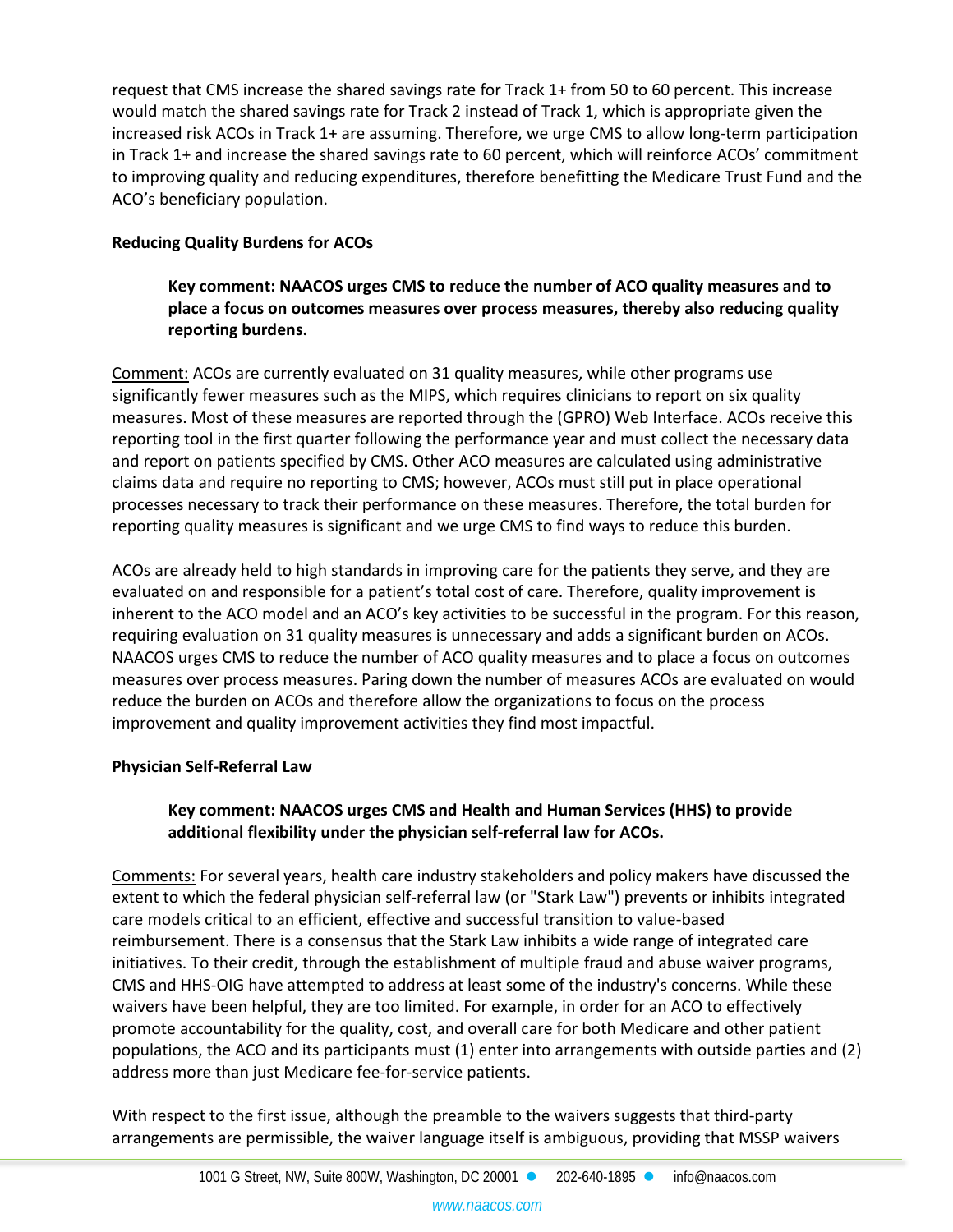protect arrangements "of an ACO, one or more of its ACO participants or its ACO providers/suppliers, or a combination thereof." 80 Fed. Reg. 66726, 66735-36 (preamble) and 66743 (participation waiver) (Oct. 29, 2015). Regarding the second issue, while the existing fraud and abuse waivers may protect shared savings arrangements with providers as they relate to the specific federal program at issue (e.g., the MSSP), it is less clear that they protect such arrangements as they relate to other patient categories (e.g., commercially insured patients). As a result, there is significant uncertainty concerning whether or the extent to which an incentive program offered to a physician with respect to his or her assigned MSSP patients may, without creating potential Stark Law issues, also be offered to the same physician for his non-MSSP patients. This uncertainty inhibits the implementation of efficient, broadbased, clinically-supported incentive programs that might otherwise serve to promote accountability for the quality, cost, and overall care for both Medicare and other patient populations. We urge CMS and HHS to provide increased Stark Law protection for ACOs, especially as it pertains to addressing the uncertainty about acceptable arrangements with parties outside of the ACO and for patients beyond traditional Medicare.

#### **Allowing ACOs to Increase Beneficiary Engagement**

**Key comment: NAACOS urges CMS to provide new opportunities for ACOs to increase beneficiary engagement through incentives for beneficiaries choosing high quality, efficient providers that work collaboratively with the ACO.**

Comment: CMS does not allow ACOs to incentivize beneficiaries to seek treatment from the providers the ACO has identified as most efficient and high quality. Unlike the Medicare Advantage (MA) program, ACOs are unable to provide incentives for beneficiary engagement with the ACO's most efficient providers. This in turn creates challenges for the ACO in communicating with beneficiaries regarding their preferred providers for treatment. These are the providers engaged with the ACO and focused on providing coordinated, high quality care. NAACOS urges CMS to work with Congress to afford ACOs the same opportunities that are currently provided to MA plans to increase beneficiary engagement through incentives for beneficiaries choosing high quality, efficient providers that work collaboratively with the ACO.

# **Medium Priority**

# **ESRD Benchmark Category**

# **Key comment: Modify the process to classify ACO beneficiaries with End Stage Renal Disease (ESRD) for ACO benchmarks.**

Comment: The MSSP classifies beneficiaries into four categories, one of which is for beneficiaries with ESRD. This category often has a significant effect on ACO benchmarks because ESRD beneficiary expenditures are typically considerably higher than expenditures for those without ESRD. Beneficiaries who apply for Medicare based on their ESRD status are included in the ESRD beneficiary category, and typically the only beneficiaries to do this are those who only qualify for Medicare based on their ESRD status. Beneficiaries, who have existing Medicare coverage based on their age but who develop ESRD, rarely update their beneficiary eligibility status since they have no reason to do so as they can access ESRD treatment as part of their normal Medicare benefits. The resulting impact on ACOs is that these beneficiaries are not properly classified for purposes of the ACO benchmark. This can inappropriately drive up costs under other benchmark categories and ultimately skew ACO benchmarks. Improper beneficiary classification unfairly harms ACO performance by distorting expenditures and benchmark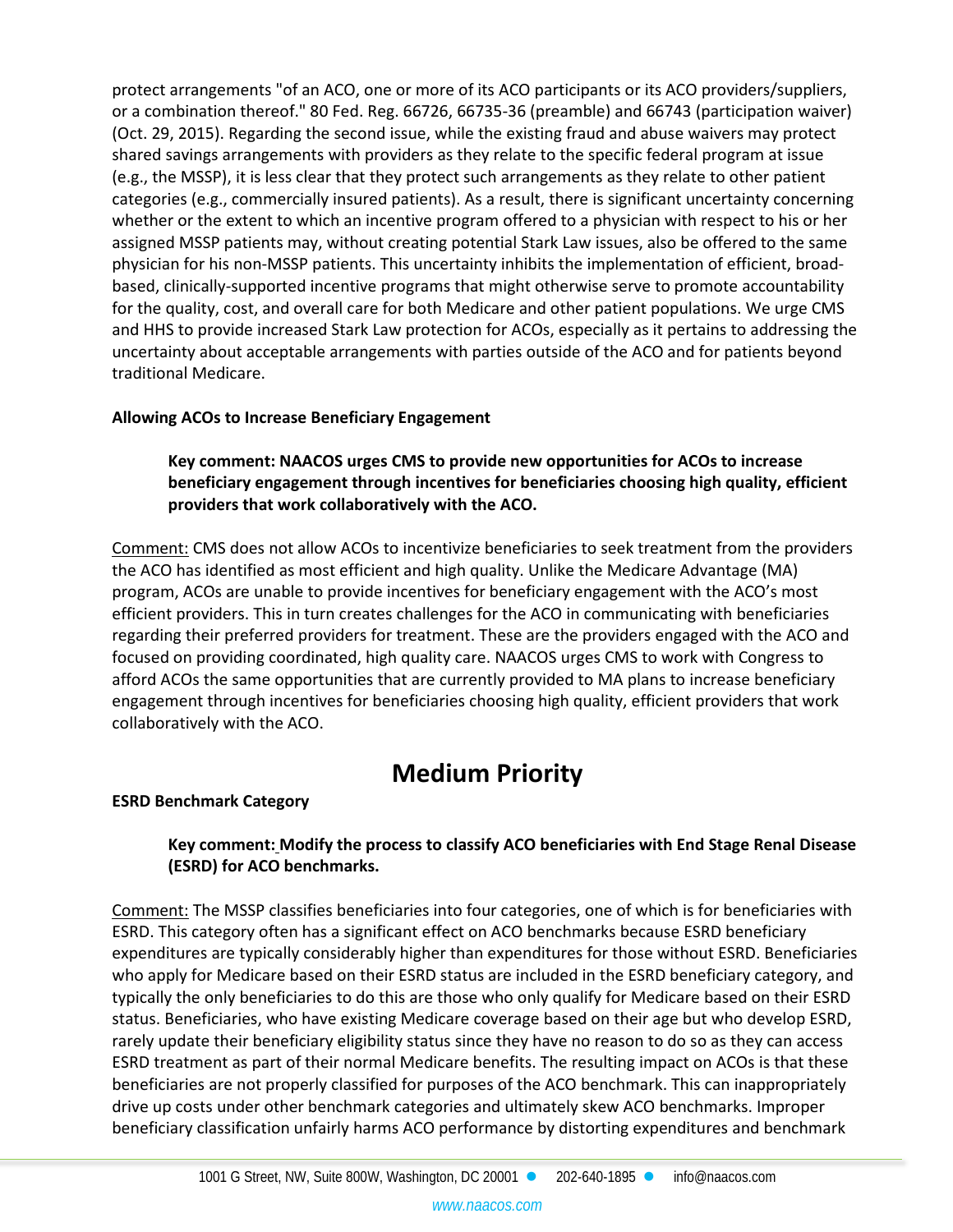evaluations in a manner that is not reflective of reality. NAACOS strongly recommends CMS address this beneficiary classification flaw by automatically assigning beneficiaries to the ESRD beneficiary category based on claims data, rather than exclusively rely on the Social Security Administration's classifications, which are often not updated or accurate.

#### **Track 1 Early Advancement**

## **Key comment: NAACOS recommends CMS allow ACOs that are ready to move into a twosided risk model to do so at the start of any performance year and not require them to wait until the start of their next agreement period.**

Comment: Currently, ACOs may only switch to MSSP Tracks 2 or 3 at the start of a new three-year agreement, and once that period begins they are locked in to their decision until their next agreement. Track 1 ACOs should be allowed to advance to a two-sided ACO model during an agreement period. This would be in line with CMS's goal of moving ACOs to two-sided models and would allow more ACOs to participate in an Advanced APM in Medicare QPP. CMS already permits early advancement to Track 1+ and the Next Generation ACO Model and should permit early advancement to Track 2 and 3.

#### **Beneficiary Assignment**

## **Key comment: NAACOS requests that CMS allow ACOs to have the option of choosing prospective or retrospective beneficiary assignment.**

Comment: For Tracks 1 and 2, CMS uses preliminary prospective beneficiary assignment with final retrospective beneficiary assignment. For Track 3, CMS uses prospective beneficiary assignment, which relies on the same stepwise assignment methodology used for Tracks 1 and 2 but assigns beneficiaries to Track 3 ACOs prospectively at the start of the performance year. Under this method, there is no retrospective reconciliation resulting in the addition of new beneficiaries at the end of the performance year. This approach provides a more predictable benchmark and a more stable beneficiary population on which the ACO can focus its efforts. Certain ACOs, such as a small ACO worried about dropping below the 5,000-beneficiary minimum may prefer a model where it can add beneficiaries throughout the year, and would thus prefer the retrospective assignment model. However, other ACOs would likely prefer a prospective model, which would help them stabilize their beneficiary population and thus avoid volatile benchmark changes. NAACOS urges CMS to continue to foster ACOs' success by permitting all MSSP models the option of choosing prospective or retrospective beneficiary assignment.

#### **Fraud and Abuse**

#### **Key comment: NAACOS recommends that CMS allow ACOs direct access to CMS program integrity to report suspected fraud and abuse.**

Comment: Value-based delivery models such as ACOs have a unique vantage point and the properly aligned incentives to identify and ultimately report fraud. On average, a Medicare ACO is assigned 17,000 lives and includes hundreds of clinicians. Its success depends on an ACO continuously monitoring its expenditures. Because ACOs are held responsible for the total cost of care for their assigned beneficiaries, ACOs are also monitoring services rendered by clinicians outside the ACO and keep an eye on reimbursements completely removed from their own financial interests other than to achieve shared savings. That close attention to beneficiaries and the services they are accessing through Medicare provides ACOs a frontline perspective to identify and report suspicious activity but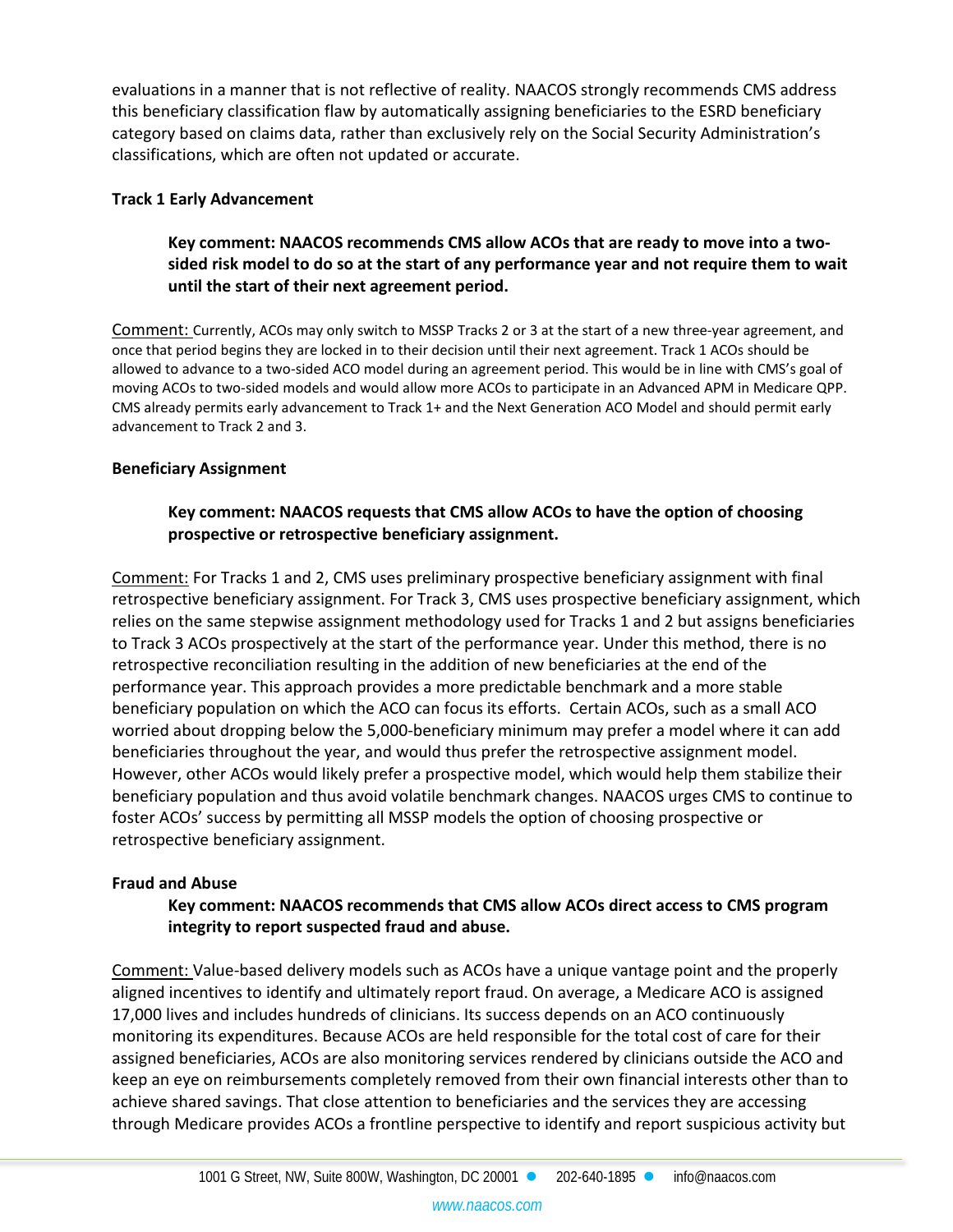have no direct access to CMS program integrity. NAACOS encourages CMS to better serve beneficiaries and American taxpayers by creating a direct channel for ACOs to report suspected fraud and abuse.

## **Reducing regulatory burdens for ACOs in MIPS**

# **Key comment: NAACOS urges CMS to reduce regulatory burdens to the greatest extent possible for ACOs also evaluated under MIPS.**

Comment: CMS currently excludes Track 1 ACOs from the Advanced APM category of the QPP. Therefore, Track 1 ACOs are subject to both MSSP requirements as well as QPP requirements, specifically MIPS requirements. Because Track 1 ACOs are subject to both MSSP and MIPS requirements, it is incumbent upon CMS to reduce the burden ACOs face in MIPS to reduce administrative burdens and costs associated with complying with two sets of separate program criteria, all of which aim to measure the ACO's performance on quality and reducing costs. ACOs are accountable for a patient's total cost of care, regardless of which track of the MSSP program they participate in. Therefore, it is duplicative and unnecessary to hold ACOs accountable in both MIPS performance as well as MSSP performance. At this time, CMS' current policy does not recognize Track 1 ACOs as Advanced APMs; and, therefore, they are concurrently subject to MIPS requirements. Until and unless this policy is changed, it is incumbent upon CMS to reduce the regulatory burden on ACOs to comply with MIPS requirements to the fullest extent possible. This includes making all program criteria and scoring methodologies for ACOs specifically accessible and transparent.

#### **Data User Agreement (DUA) Requirements**

## **Key Comment: NAACOS requests CMS revise MSSP DUA requirements by providing clarification on permissible use of data and removing the approval process to add a party to a DUA.**

Comment: We have repeatedly requested that CMS provide clarification on ACOs' permissible use of data under requirements from DUAs signed by ACOs. There has long been confusion about DUA cell suppression requirements and how DUA requirements affect use of aggregated data from ACO claim and claim line feed (CCLF) files. While we appreciate that CMS has recently made some clarifications in this area, more education and resources from the agency are needed to ensure ACOs and other stakeholders fully understand how the DUA requirements apply to real world situations ACOs face. We request CMS simplify DUA requirements by clearly defining "derivative data" and the correlation between that derivative data and the cell suppression requirements in the DUA and provide more education in this area.

Further, we urge the agency to simplify the process for amending the list of parties covered under an ACO's DUA, to allow ACOs to submit notification of the addition to CMS without having to wait for approval. Currently, to add a party, an ACO must go through a process with CMS to amend its DUA list, which can take anywhere from a few days to a few weeks. We have even seen a few instances of it taking a few months. The time delay and uncertainty impedes an ACO's ability to move forward working with the new vendor or organization, which inhibits an ACO's operations and its ability to execute innovative new approaches to care coordination and other essential ACO activities. In contrast to the arduous and uncertain process required under MSSP, the Next Generation Model and Medicare Advantage do not require such regulatory burdens and there is no similar approval process. Organizations being added to an ACO's DUA must review and sign an agreement to abide by the requirements covered in the DUA. As long as the activities are covered under health care operations and a business associate agreement is in place, an ACO should be able to have them agree with the terms specified in the DUA without necessitating a formal CMS approval. Rather, the ACO could submit notice of the addition to CMS and instead of waiting for approval, the party would be added to the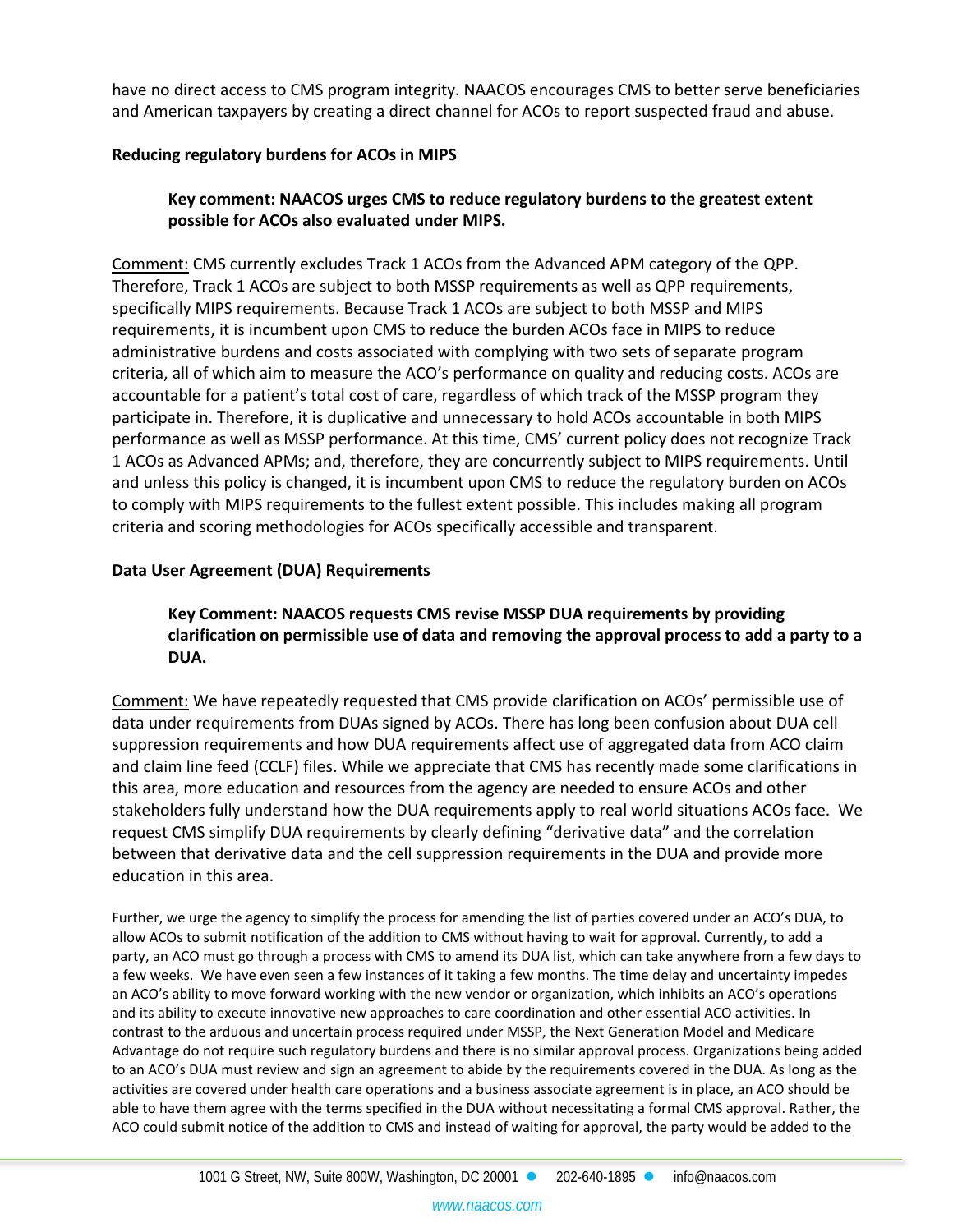DUA and CMS could contact the ACO if follow up is needed. Therefore, we urge CMS to remove the MSSP approval process to add a new party to an ACO's DUA.

#### **Repayment Mechanism Requirements**

# **Key comment: NAACOS recommends that CMS remove repayment mechanism requirements for two-sided ACOs.**

Comment: To be eligible to participate in a two-sided ACO model (the Next Generation ACO Model or MSSP Tracks 1+, 2 or 3), an ACO must demonstrate that it has established an adequate repayment mechanism. These ACOs must demonstrate that they would be able to repay shared losses incurred at any time within their agreement period and for a time afterwards. CMS accepts funds in escrow, a line of credit, a surety bond, or a combination of those mechanisms as adequate repayment mechanisms. For MSSP, the repayment mechanism must be in effect for the duration of the ACO's three-year agreement period, plus a 24 month "tail period" following the expiration of the three-year agreement, for a total of a five-year term. Securing repayment mechanisms is a regulatory burden, which is time consuming and costly for ACOs. We urge CMS to remove the requirement for two-sided ACOs to secure repayment mechanisms. If this regulatory burden is not removed, at a minimum, CMS should remove the tail period following the agreement period and should provide new repayment mechanisms, including reinstating reinsurance and introducing an option for a future withhold of Medicare payments as repayment mechanisms.

#### **TIN Changes from Mergers**

## **Key Comment: NAACOS recommends CMS address the effect of provider mergers that result in a TIN change that can impact ACO beneficiary assignment during a performance year.**

Comment: When practices undergo a merger or acquisition, their TIN often changes. These mergers/acquisitions happen throughout the year, which can be problematic for ACOs because they cannot add new TINs during the performance year and must wait until the beginning of the next performance year for TIN changes to go into effect. During a merger/acquisition with a TIN change, an ACO can lose beneficiary attribution if their participant TIN no longer exists, even if the TIN wants to remain part of the ACO. In this instance, the TIN rejoins the ACO the following performance year, causing a disruption during the year of the merger/acquisition. Smaller ACOs can be at risk of falling under the 5,000-beneficiary threshold to participate in the MSSP and all ACOs face fluctuations in assignment and expenditures. CMS should recognize this issue and work with stakeholders to find a solution to best address TIN fluctuations resulting from mergers/acquisitions during a performance year.

#### **Simplify ACO Marketing Requirements**

#### **Key comment: NAACOS urges CMS to simplify ACO marketing requirements by removing the requirement to submit internal provider facing materials to CMS.**

Comments: The current marketing requirements ACOs must adhere to are complex and add a significant amount of burden on the ACO's operation. What's more, these requirements inhibit an ACO's ability to communicate effectively with its patients and community to explain the benefits and services provided by ACOs. CMS must allow ACOs to invest resources in the ways the organization finds most effective. This requirement is unnecessary and therefore a drain on an ACO's precious resources.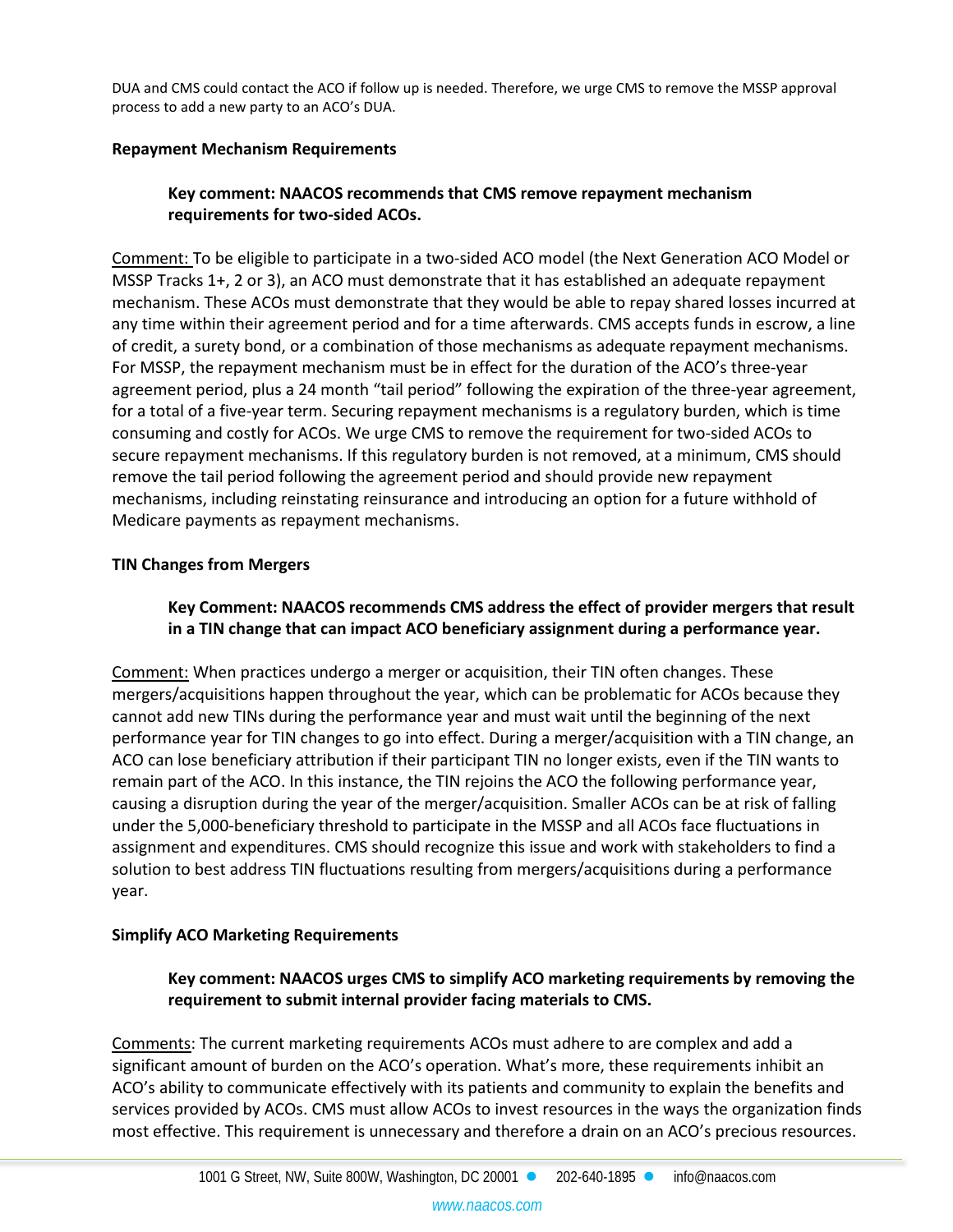Therefore, NAACOS urges CMS to simplify ACO marketing requirements by removing the requirement to submit internal provider facing materials to CMS.

#### **Information from PECOS**

## **Key comment: NAACOS requests that CMS provide detailed information on Tax Identification Number (TIN)/National Provider Identifier (NPI) data for ACO participant TINs at least quarterly to ACOs and upon request during a performance year.**

Comments: Participation in the MSSP requires all suppliers in a TIN to participate, and those individuals are essential in driving critical program functions such as beneficiary assignment and determining expenditures for which the ACO is held accountable. As new clinicians join a new TIN or leave a TIN, it is essential that they, or their respective group practices, update the related Medicare enrollment records in the Provider Enrollment, Chain, and Ownership System (PECOS). The requirement to update PECOS to reflect changes related to Medicare enrollment or reassignment of billing privileges is longstanding and goes beyond MSSP requirements. While CMS and the health care industry have made strides in recent years to make these updates in a more timely and routine fashion, there remains a large proportion of outdated information in PECOS. This is often the case when a clinician's name/association with a group practice is not terminated following his or her departure from the organization. ACOs work closely with their participant TINs to ensure those updates are made in a timely manner, which supports the ACO's effort to have the correct clinicians used for MSSP participation and supports compliance with CMS's requirements and goals to have timely, correct information in PECOS. However, ACOs with multiple TINs are not permitted to directly view or make updates in PECOS on behalf of their participant TINs. ACOs only receive an annual report showing detailed information from PECOS for their participant TINs, including the legal business names and exact NPIs in each TIN and the effective and termination dates for individual clinicians within those TINs. ACOs need access to this information on a more regular basis. Providing this information would not only help ACOs but would benefit CMS as it would encourage the ACO TINs to keep their PECOS information up to date and clean up the PECOS database. Therefore, we urge CMS to provide to ACOs detailed information from PECOS on a quarterly basis and to provide that to an ACO at any time upon request during the performance year.

#### **Clarify ACO Compliance Requirements**

# **Key comment: NAACOS urges CMS to more clearly articulate what compliance training is required of ACOs, including who must complete the training and what constitutes sufficient training.**

Comments: ACOs have a plethora of compliance and documentation requirements they must adhere to, both for purposes of the ACO as well as other state and federal requirements. Therefore, CMS must clearly articulate to ACOs what compliance training is required for the purposes of the ACO program specifically, as well as who must complete the training and what constitutes sufficient training. The lack of clarity in this area creates confusion and is a barrier for participation in the ACO program. Therefore, NAACOS urges CMS to more clearly articulate to ACOs what compliance training is required for the purposes of the ACO program specifically, as well as who must complete the training and what constitutes sufficient training.